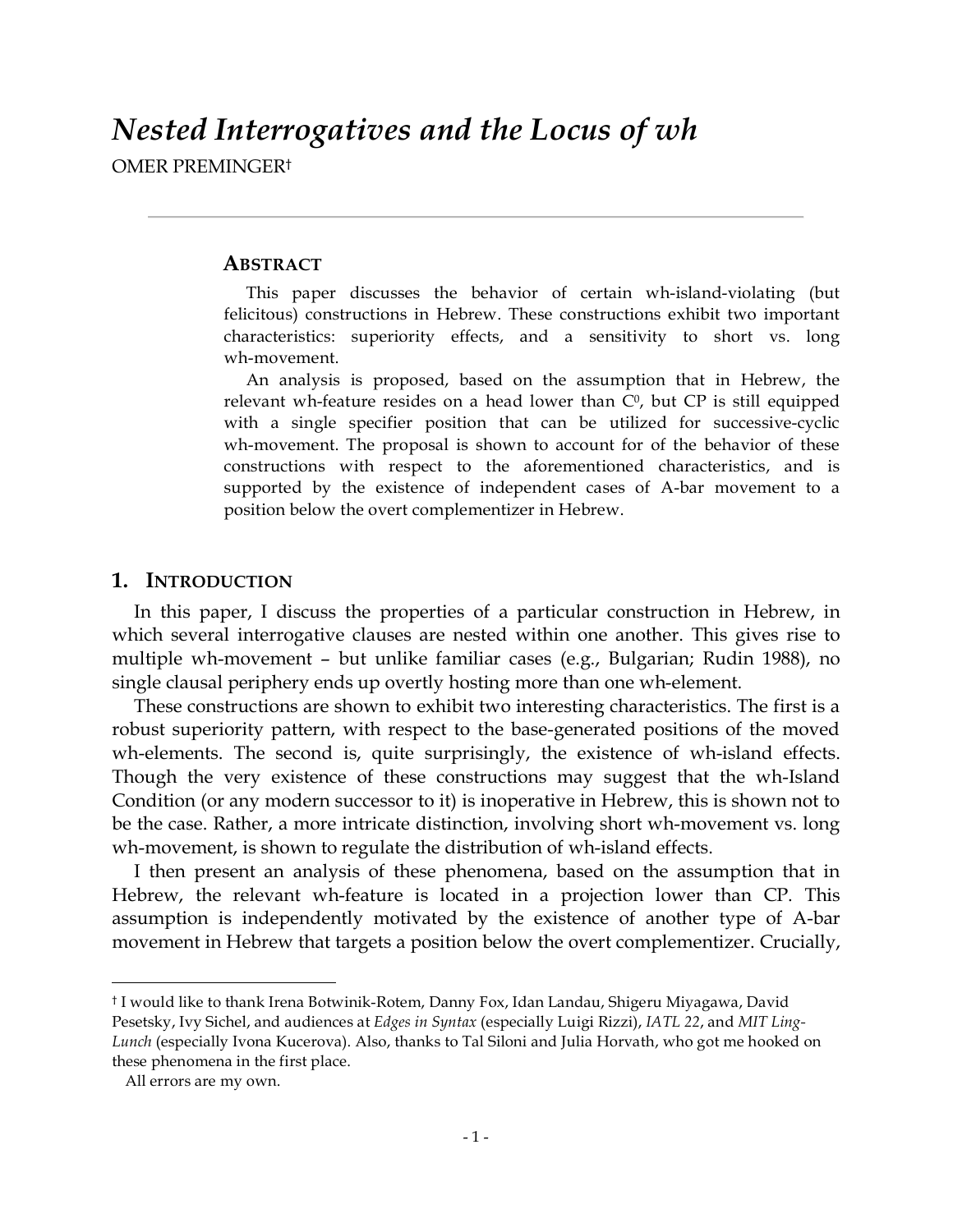even though the overt landing site of wh-movement is below  $C<sup>0</sup>$ , CP itself still provides a single specifier position through which successive-cyclic wh-movement may occur.

This analysis is shown to predict both the superiority and the wh-islandhood phenomena exhibited by these constructions.

#### **2. PROLOGUE: MULTIPLE WH-MOVEMENT IN HEBREW**

Hebrew performs its wh-movement overtly. If one takes care to exclude Echo-Question readings, interrogatives with only one wh-element become ungrammatical unless that wh-element is moved:

(1) a. [et mi]<sup>1</sup> Dan pagash  $t_1$ ? *ACC who Dan met* 'Who did Dan meet?' b. \* Dan pagash et mi? *Dan met ACC who*

In addition, there is a seemingly independent limitation prohibiting the appearance of more than one wh-element at a given clausal periphery, as shown in (2a-b). This is not a ban on two wh-elements being base-generated in the same clause; Pair-List questions such as (3a), in which one of the internal arguments of *natan* 'gave' undergoes wh-movement and the other remains in situ, are fine. Nor is this a ban on movement of more than one wh-element base-generated in a given clause. As shown in (3b), two internal arguments of *natan* 'gave' can both undergo wh-movement, provided they do not land at the same clausal periphery.

- (2) a.  $*$  [ma]<sub>1</sub> [le-mi]<sub>2</sub> Dan natan t<sub>1</sub> t<sub>2</sub>? *what DAT-who Dan gave* b.  $*[le-mi]_1$  [ma]<sub>2</sub> Dan natan t<sub>2</sub> t<sub>1</sub>? *DAT-who what Dan gave*
- (3) a.  $[ma]_1$  Dan natan  $t_1$  le-mi? *what Dan gave DAT-who* 'What did Dan give to whom?'
	- b.  $[ma]_2$  Dina shaxexa  $[1e-mi]_1$  Dan natan  $t_1$   $t_2$ ? *what Dina forgot DAT-who Dan gave* '[What]<sub>2</sub> did Dina forget [to whom]<sub>1</sub> Dan gave  $t_1 t_2$ ?'

Indeed, (3a) and (3b) represent the two types of multiple-wh questions found in Hebrew. The first type, which also exists in English, is Pair-List questions (or more accurately, Set-List questions). Like their English counterparts, the answer to these is a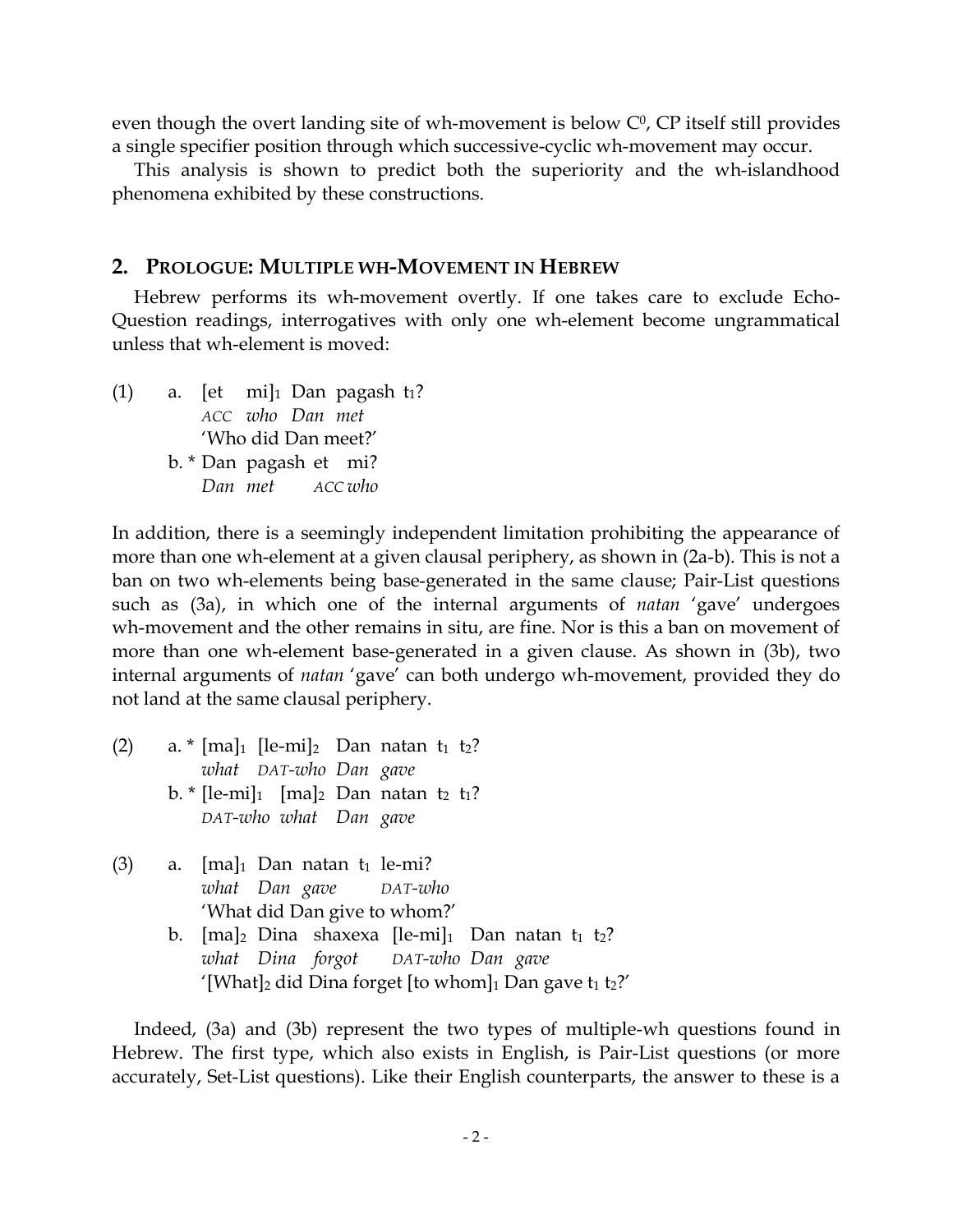list of pairs/sets, with each element in a given pair/set corresponding to one wh-element in the original question. The sentence in (3a) above is one such case, and further examples are given below: 1

- (4) a.  $[mi]_1$  t<sub>1</sub> axal ma? *who ate what* 'Who ate what?'
	- b.  $[mi]_1$  t<sub>1</sub> amar  $[CP$  she-mi ne'elam]? *who said that-who disappeared* 'Who said that who disappeared?'
	- c.  $[mi]_1$  t<sub>1</sub> amar  $[CP$  she-Dan tilfen le-mil? *who said that-Dan phoned DAT-who* 'Who said that Dan phoned whom?'
	- d.  $[mi]_1$  t<sub>1</sub> shalax ma le-mi? *who sent what DAT-who* 'Who sent what to whom?'
- (5) a.  $[mi]_1$  Yosi xashav  $[CP \text{ she-(}t_1-\text{)axal} \text{ ma}]$ ? *who Yosi thought that-ate what* 'Who did Yosi think ate what?'
	- b.  $[mi]_1$  Yosi xashav  $[CP \text{ she-(t1-)amar} \quad [CP \text{ she-mi} \quad \text{ne/elam}]]$ ? *who Yosi thought that-said that-who disappeared* 'Who did Yosi think said that who disappeared?'
	- c.  $[mi]_1$  Yosi xashav  $[CP$  she- $(t_1$ -)amar  $[CP]$  she-Dan tilfen le-mi]]? *who Yosi thought that-said that-Dan phoned DAT-who* 'Who did Yosi think said that Dan phoned whom?'
	- d.  $[mi]_1$  Yosi xashav  $[cp \; she-(t_1-)shalax \; ma \; le-mi]$ ? *who Yosi thought that-sent what DAT-who* 'Who did Yosi think sent what to whom?'

The second type of multiple-wh questions, shown in (3b) above, is what I will term *Nested Interrogatives*. These sentences involve multiple interrogative clauses, with one wh-element moving to the periphery of each interrogative clause. Consider the following example:

(6) Yosi yada  $\lbrack \mathbf{c}_P \rbrack$  et ma $\lbrack_2$  Dan shaxax  $\lbrack \mathbf{c}_P \rbrack$  le-mi $\lbrack_1 \rbrack$  Rina natna  $\mathbf{t}_1$   $\mathbf{t}_2$ ) *Yosi knew ACC what Dan forgot DAT-who Rina gave* 'Yosi knew [what]<sub>2</sub> Dan forgot [to whom]<sub>1</sub> Rina gave t<sub>2</sub> t<sub>1</sub>.'

 <sup>1</sup> As the felicity of (5a-d) indicates, Hebrew does not manifest an English-like "that-trace effect".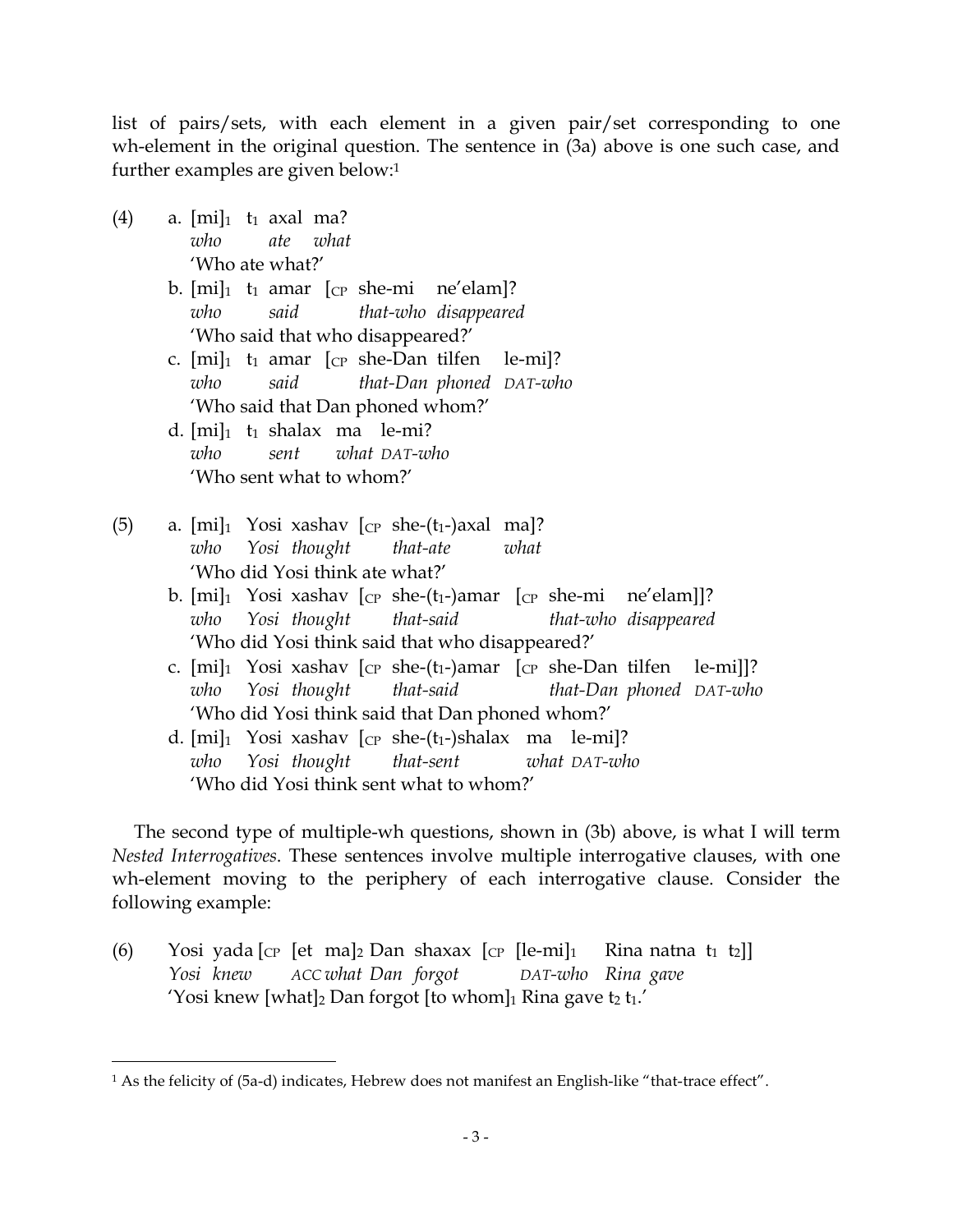The meaning of Nested Interrogatives is decidedly different from that of Pair/Set-List questions. In (6), what Yosi knows is something about individuals, not about pairs. The meaning of (6) is roughly schematized below:

(7) "Yosi knew the denotation of  ${x \mid$  Dan forgot the denotation of  ${y \mid$  Rina gave *x* to *y* $}$ ."

'The new book./\*The new book, to Yosi.'

the phenomena they manifest, and the analysis of these phenomena.

If the structure embedded in (6) appears as a matrix question, the conversationally appropriate answer would be one about individuals, not about pairs:

| (8) |                                                                                     |  |  | A: [et ma] <sub>2</sub> Dan shaxax $[CP]$ [le-mi] <sub>1</sub> Rina natna t <sub>1</sub> t <sub>2</sub> ]? |  |  |  |  |
|-----|-------------------------------------------------------------------------------------|--|--|------------------------------------------------------------------------------------------------------------|--|--|--|--|
|     | ACC what Dan forgot DAT-who Rina gave                                               |  |  |                                                                                                            |  |  |  |  |
|     | '[What] <sub>2</sub> did Dan forget [from whom] <sub>1</sub> Rina gave $t_2 t_1$ ?' |  |  |                                                                                                            |  |  |  |  |
|     |                                                                                     |  |  | B: [et ha-sefer ha-xadash]/ * [et ha-sefer ha-xadash, le-Roni]                                             |  |  |  |  |
|     | ACC the-book the-new                                                                |  |  | ACC the-book the-new DAT-Roni                                                                              |  |  |  |  |

In this paper, I will be primarily concerned with Nested Interrogatives in Hebrew,

# **3. NESTED INTERROGATIVE PHENOMENA2**

#### 3.1. SUPERIORITY EFFECTS

The phenomenon exhibited by Nested Interrogatives in Hebrew that I will discuss first is a robust superiority pattern. Consider the following contrast:

 <sup>2</sup> In many respects, the data discussed here goes back to Reinhart's (1981) paper, itself <sup>a</sup> response to Rizzi (1978). Indeed, the analysis proposed in section §5 is in many ways inspired by Reinhart's analysis, though the latter was formulated in a decidedly different framework (namely, early Government and Binding theory). The reader may therefore find it surprising that this paper uses very few data points from Reinhart (1981). The reasons for this are twofold:

First, Reinhart's paper conflated three types of A-bar movement in Hebrew: interrogative wh-movement, topicalization, and relativization with an overt pronoun. Topicalization in Hebrew has distinctly different properties than interrogative wh-movement does (e.g., a much reduced sensitivity to islands). The (optional) overt pronoun found in Hebrew relativization structures is arguably very different from the overt wh-pronoun in Hebrew relative clauses, and is perhaps no more than a topicalized resumptive pronoun (as its form seems to indicate). Therefore, the data used in this paper (unless otherwise stated) is carefully restricted to interrogative wh-movement.

Second, the analysis here is more than just a reformulation of Reinhart's GB analysis in contemporary minimalist terms. Specifically, the current analysis places a great deal of importance on the distinction between long and short wh-movement, and the examples are carefully chosen to control for this distinction. While the differences were noticed by Reinhart, they were considered "dialectal", and very few minimal pairs were constructed around this property of the derivation.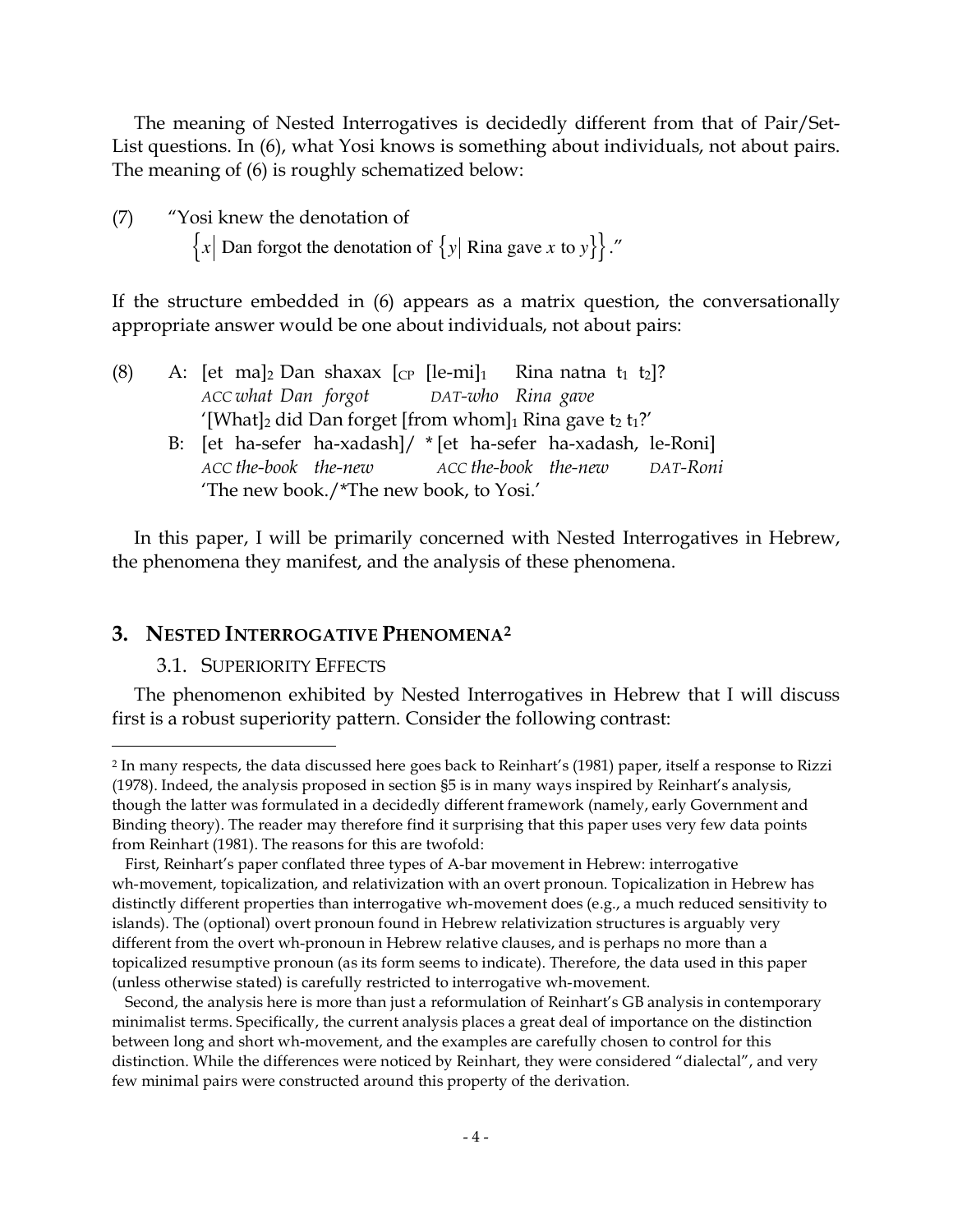(9) a. [et ma]<sub>2</sub> Dan shaxax  $[CP [mi]_1 t_1$  axal t<sub>2</sub>]? *ACC what Dan forgot who ate* '[What]<sub>2</sub> did Dan forget [who]<sub>1</sub> t<sub>1</sub> ate t<sub>2</sub>?' b.  $\text{*}$  [mi]<sub>1</sub> Dan shaxax [cp [et ma]<sub>2</sub> t<sub>1</sub> axal t<sub>2</sub>]? *who Dan forgot ACC what ate*

Notice that (9a) is not simply a case of *mi* 'who' remaining in situ. First, as noted in section §2, wh-elements in Hebrew can only remain in situ in Echo-Question and Pair/Set-List readings, and (9a) is not such a case. Second, the same superiority effects can be replicated in cases that do not involve subject wh-elements at all:

|                                                                                                |  |  |  |  |  |  |  | (10) a. [et ma] <sub>2</sub> Dan shaxax [cp [le-mi] <sub>1</sub> siparti t <sub>1</sub> [cp she-Rina axla t <sub>2</sub> ]]? |  |
|------------------------------------------------------------------------------------------------|--|--|--|--|--|--|--|------------------------------------------------------------------------------------------------------------------------------|--|
|                                                                                                |  |  |  |  |  |  |  | ACC what Dan forgot DAT-who told.1sG that-Rina ate                                                                           |  |
| '[What] <sub>2</sub> did Dan forget [to whom] <sub>1</sub> I told $t_1$ that Rina ate $t_2$ ?' |  |  |  |  |  |  |  |                                                                                                                              |  |
|                                                                                                |  |  |  |  |  |  |  | b. * [le-mi] <sup>1</sup> Dan shaxax [cp [et ma] <sup>2</sup> siparti t <sub>1</sub> [cp she-Rina axla t <sub>2</sub> ]]?    |  |
|                                                                                                |  |  |  |  |  |  |  | DAT-who Dan forgot ACC what told.1sG that-Rina ate                                                                           |  |

Further examples are given below:

| (11) |                                                                           |  |  |  |  |  |  |  |                                                                                                                                                                           | a. $[mi]_2$ Dan shaxax $[CP$ $[1e-mi]_1$ sipartit <sub>1</sub> $[CP$ she- $(t_2)$ niceax ba-taxarut]?                            |  |
|------|---------------------------------------------------------------------------|--|--|--|--|--|--|--|---------------------------------------------------------------------------------------------------------------------------------------------------------------------------|----------------------------------------------------------------------------------------------------------------------------------|--|
|      |                                                                           |  |  |  |  |  |  |  |                                                                                                                                                                           | who Dan forgot DAT-who told.1sG that-won in+the-contest                                                                          |  |
|      | '[Who]2 did Dan forget [to whom]1 I told $t_1$ [ $t_2$ won the contest]?' |  |  |  |  |  |  |  |                                                                                                                                                                           |                                                                                                                                  |  |
|      |                                                                           |  |  |  |  |  |  |  |                                                                                                                                                                           | b. * [le-mi] <sup>1</sup> Dan shaxax [cp [mi] <sup>2</sup> siparti t <sub>1</sub> [cp she-(t <sub>2</sub> -)niceax ba-taxarut]]? |  |
|      |                                                                           |  |  |  |  |  |  |  |                                                                                                                                                                           | DAT-who Dan forgot who told.1sG that-won in+the-contest                                                                          |  |
|      |                                                                           |  |  |  |  |  |  |  | (12) a. [et ma] <sub>2</sub> Dan shaxax [cp [mi] <sub>1</sub> t <sub>1</sub> xashav [cp she-Roni axal t <sub>2</sub> ]]?<br>ACC what Dan forgot who thought that-Roni ate |                                                                                                                                  |  |
|      |                                                                           |  |  |  |  |  |  |  | '[What]2 did Dan forget [who]1 t1 thought that Roni ate t2?                                                                                                               |                                                                                                                                  |  |

b.  $\star$  [mi]<sub>1</sub> Dan shaxax [cp [et ma]<sub>2</sub> t<sub>1</sub> xashav [cp she-Roni axal t<sub>2</sub>]]? *who Dan forgot ACC what thought that-Roni ate*

The emergent pattern, already observed by Reinhart (1981), is that for the most part, Nested Interrogatives in Hebrew seem to observe a "non-intersection" constraint – informally, multiple wh-movements must be nested, rather than crossing.3 Similar

 <sup>3</sup> In fact, it seems likely that Nested Interrogatives in Hebrew uniformly obey this constraint, and that apparent deviations from this pattern, noted by Reinhart (1981), can be attributed to the freedom of merging order among internal arguments of Hebrew ditransitives – a fact that was not yet discussed at the time. Since then, it has been occasionally noted in the literature that the internal arguments of ditransitive verbs in Hebrew behave as though they were equidistant to the clausal periphery. Consider the following paradigm, involving multiple-wh questions in a Pair-List configuration: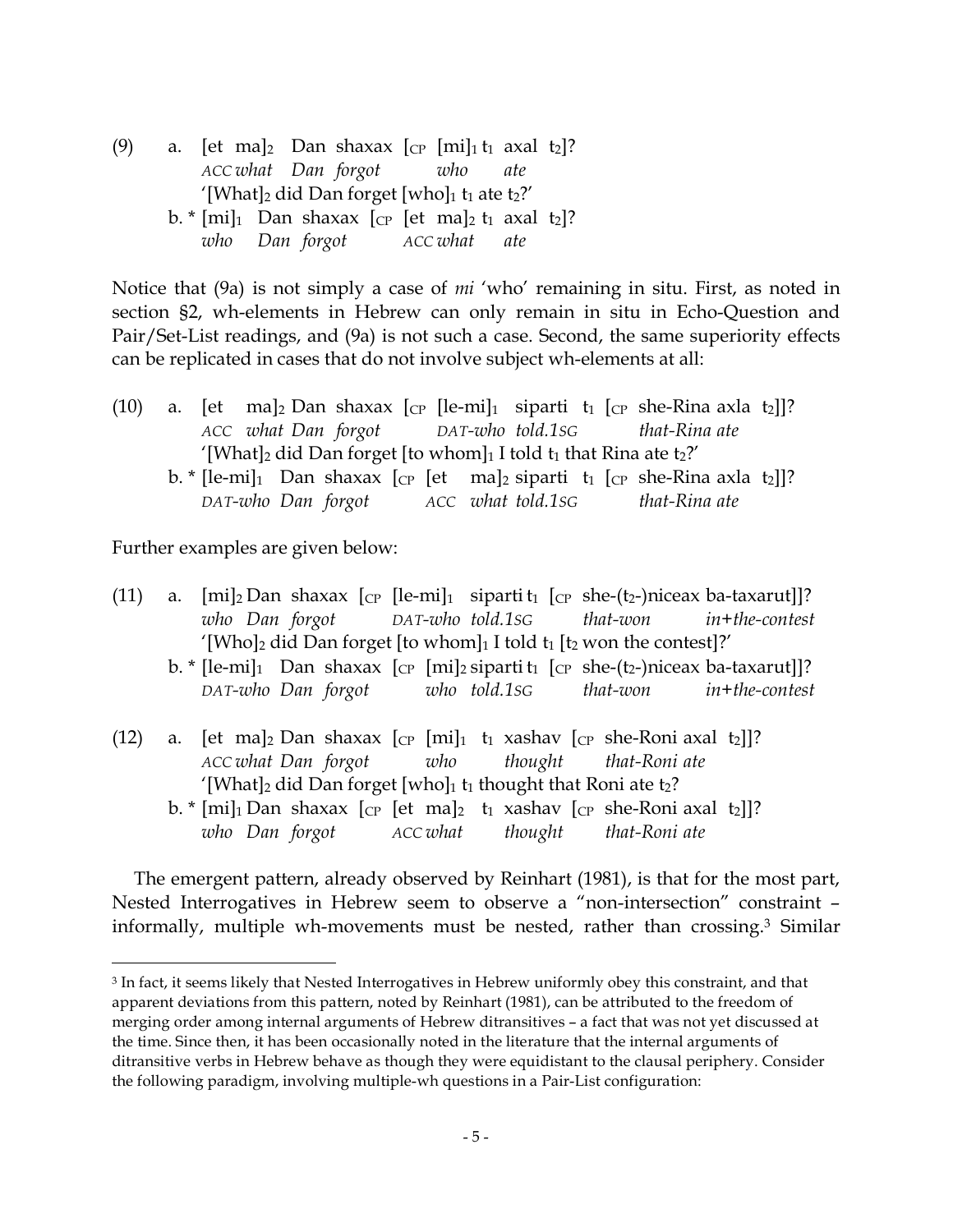patterns have been observed for other languages that allow Nested Interrogatives (e.g., French, Italian, and some varieties of English), and were originally handled by positing a general principle of the language faculty against crossing dependencies (see Fodor 1978, Kayne 1984, Pesetsky 1982, i.a.).

In section §5, it will be shown that at least for Hebrew, there is no need to postulate any such principle. Rather, the emergent pattern follows naturally from independently motivated conditions on the economy of movement.

There is an interesting observation to be made here regarding the interaction of superiority and interpretation. Typical superiority effects, of the kind found in Pair/Set-List questions, do not affect interpretation. In those cases, there is a single putative meaning (a "target" LF, so to speak), as in (13), and superiority simply determines which syntactic structure will be used to express this meaning:

(13)  $\{\langle x, y \rangle\}$  Dan thinks that *x* ate *y*}

(14) a.  $[Who]_1$  does Dan think  $[cp t_1]$  ate what |? b. \* [What] $_1$  (does) Dan think  $[$ ce who ate  $t_1$ ]?

|                                                        |  |  |  |  |  | (15) a. $[mi]_1$ Dan xoshev $[CP \text{ she-(}t_1-\text{)axal} \text{ ma}]$ ?   |  |  |
|--------------------------------------------------------|--|--|--|--|--|---------------------------------------------------------------------------------|--|--|
|                                                        |  |  |  |  |  | who Dan thinks that-ate what                                                    |  |  |
| $'$ [Who] <sub>1</sub> does Dan think $t_1$ ate what?' |  |  |  |  |  |                                                                                 |  |  |
|                                                        |  |  |  |  |  | b. $\frac{1}{2}$ [ma] <sub>1</sub> Dan xoshev [cp she-mi axal t <sub>1</sub> ]? |  |  |

*what Dan thinks that-who ate*

In other words, the putative meaning of (14b) is the same as the meaning of (14a); superiority effects simply determine that this meaning will be expressed in English as (14a) and not as (14b). The same holds for (15a) vs. (15b) in Hebrew.

(i) a. [et ma]<sup>1</sup> Dan xashav she-hexzarta t<sub>1</sub> [le-mi]? *ACC what Dan thought that-returned.2SG to-who* 'What did Dan think that you returned to whom?'

 $\overline{a}$ 

b.  $\left[$ le-mi $\right]_1$  Dan xashav she-hexzarta t<sub>1</sub>  $\left[$ et ma $\right]$ ? *to-whom Dan thought that-returned.2SG ACC what* 'To whom did Dan think that you returned what?' (Preminger 2005:(183a-b))

The grammaticality of both (i.a) and (i.b) is significant, since Hebrew normally exhibits the same kind of superiority effects in Pair-List questions as English does (e.g., when subjects vs. internal arguments are involved).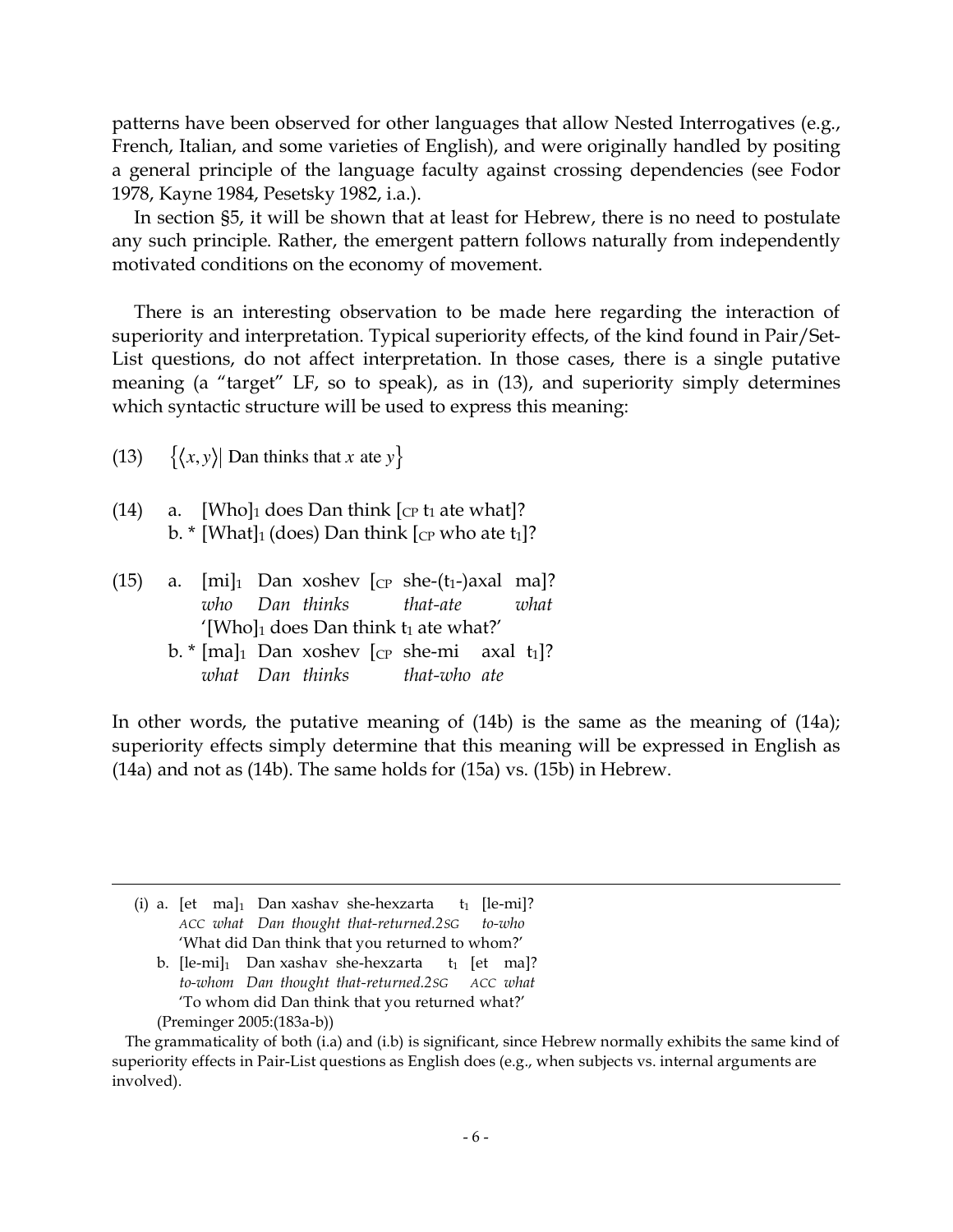Superiority effects in Nested Interrogatives are quite different, in this respect. The meaning that the ungrammatical (9b) would have if it were grammatical is different from the meaning of the grammatical (9a):

(16) a. meaning(9a) = 
$$
\{x \mid \text{Dan forgot the denotation of } \{y \mid y \text{ at } x\} \}
$$
  
b. putative-meaning(9b) =  $\{y \mid \text{Dan forgot the denotation of } \{x \mid y \text{ at } x\} \}$ 

The relation between (10a) and (10b) is similar:

 $(17)$  a. meaning $(10a)$  ${x \mid$  Dan forgot the denotation of  ${y \mid I}$  told *y* that Rina ate *x* $}$ b. putative-meaning $(10b)$  =  $\{y \}$  Dan forgot the denotation of  $\{x \}$  I told *y* that Rina ate  $x\}$ 

Thus, superiority actually constrains the set of meanings that can be expressed in Hebrew using the Nested Interrogative construction; (16b) and (17b) simply cannot be expressed this way. In itself, this is perhaps not a shocking observation – there are languages (e.g., prescriptive English) that bar this construction completely, so a paraphrase is obviously available. Nevertheless, it is interesting to note this effect, with respect to the so-called "autonomy of syntax".

# 3.2. THE DISTRIBUTION OF WH-ISLANDHOOD

As the very existence of Nested Interrogatives demonstrates, the conventional wh-Island Condition does not hold of Hebrew. This does not mean, however, that no wh-island effects exist. Compare the felicitous (18a-c) to the infelicitous (19a-c):

- (18) a. [eyze sefer]<sub>2</sub> shaxaxta [cp [le-mi]<sub>1</sub> Dan shalax t<sub>1</sub> t<sub>2</sub>]? *which book forgot.2SG DAT-who Dan sent* '[Which book]<sub>2</sub> did you forget [to whom]<sub>1</sub> Dan sent t<sub>2</sub> t<sub>1</sub>?'
	- b. ? [et ma]<sub>2</sub> Rina xashva [<sub>CP</sub> she-Dan sha'al [<sub>CP</sub> [le-mi]<sub>1</sub> Roni shalax t<sub>1</sub> t<sub>2</sub>]]? *ACC what Rina thought that-Dan asked DAT-who Roni sent* '[What]<sub>2</sub> does Rina think that Dan asked [to whom]<sub>1</sub> Roni sent t<sub>2</sub> t<sub>1</sub>?'
	- c. ? [et ma]<sub>2</sub> yadata [cp she-Rina zaxra [cp [mi-mi]<sub>1</sub> Dan lakax t<sub>1</sub> t<sub>2</sub>]]? *ACC what knew.2SG that-Rina recalled from-who Dan took* '[What]<sub>2</sub> did you know that Rina recalled [from whom]<sub>1</sub> Dan took  $t_1 t_2$ ?'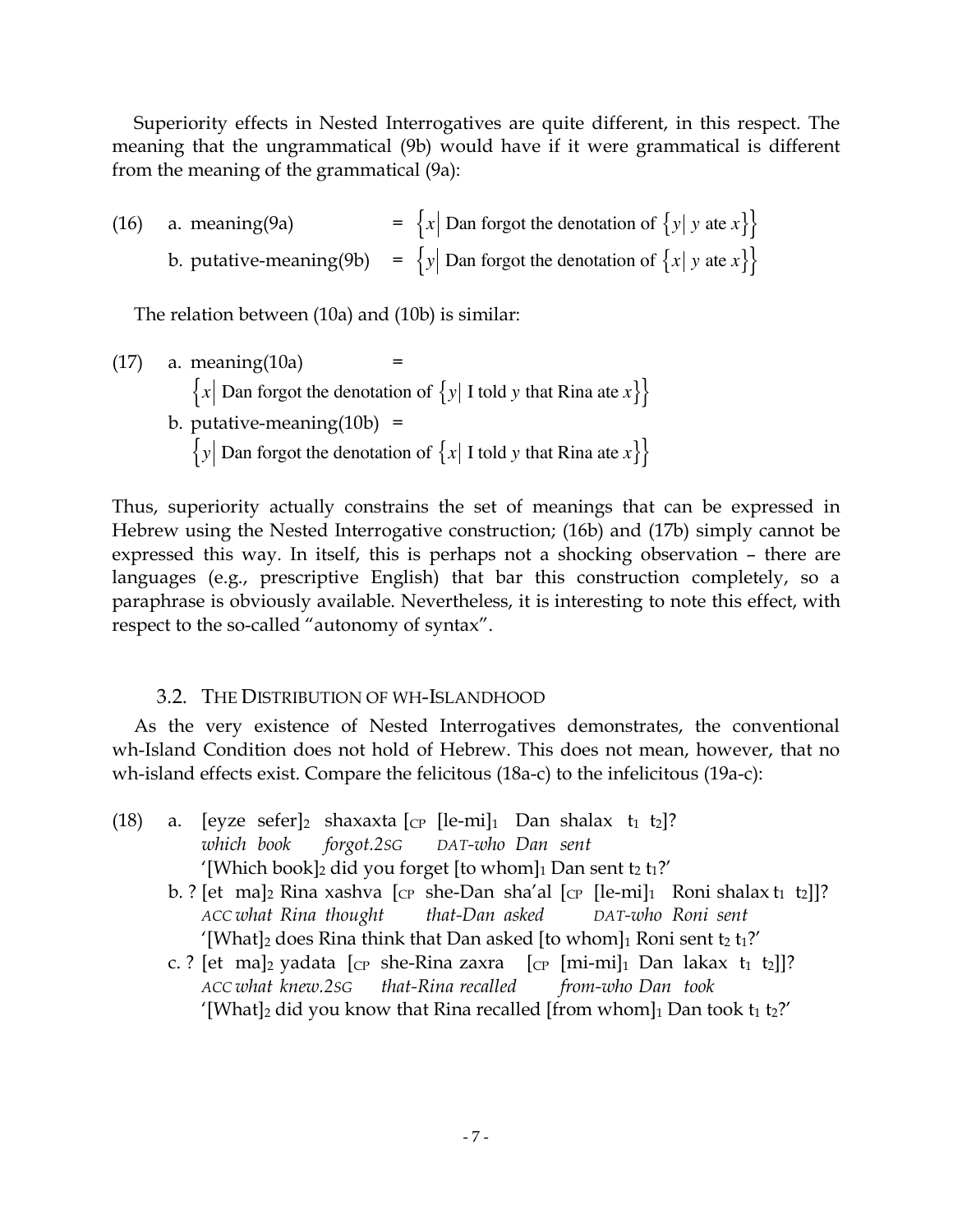- (19) a. \* [eyze sefer]<sub>2</sub> shaxaxta [<sub>CP</sub> [le-mi]<sub>1</sub> Rina xashva [<sub>CP</sub> she-Dan shalax t<sub>1</sub> t<sub>2</sub>]]? *which book forgot.2SG DAT-who Rina thought that-Dan sent* '[Which book]<sub>2</sub> did you forget [to whom]<sub>1</sub> Rina thinks that Dan sent t<sub>2</sub> t<sub>1</sub>?'
	- b. \* [et ma]<sub>2</sub> Rina sha'ala  $\lceil c_p \rceil$ [le-mi]<sub>1</sub> Dan xoshev  $\lceil c_p \rceil$  she-Roni shalax t<sub>1</sub> t<sub>2</sub>]]? *ACC what Rina asked DAT-who Dan thinks that-Roni sent* '[What]<sub>2</sub> did Rina ask [to whom]<sub>1</sub> Dan thinks that Roni sent  $t_2 t_1$ ?'
	- c. \* [et ma]<sub>2</sub> yadata  $[CP [mi-mi]_1$  Rina zaxra  $[CP]$  she-Dan lakax t<sub>1</sub> t<sub>2</sub>]]? *ACC what knew.2SG from-who Rina recalled that-Dan took* '[What]<sub>2</sub> did you know [from whom]<sub>1</sub> Rina recalled that Dan took  $t_1 t_2$ ?'

Notice that in terms of the relative nesting of filler-gap dependencies, (19a-c) mirror the relations in (18a-c). Similarly, (19a-c) represent the same superiority configurations as their felicitous counterparts in (18a-c). Therefore, neither of these properties (filler-gap nesting or superiority) can explain the contrast in grammaticality between the two sets.

The difference that underlies the attested contrast seems to be one of *short wh-movement* (movement of a constituent to the periphery of the clause where it was base-generated) vs. *long wh-movement* (movement of a constituent to the periphery of a clause above the one where it was base-generated).

In all of the infelicitous cases (19a-c), there is at least one clausal periphery through which more than one element has performed long-distance wh-movement. In the felicitous cases (18a-c), for every given clausal periphery, at most one wh-element has moved long-distance through that periphery.

Another, perhaps simpler way to conceive of these facts is that short wh-movement does not "clog" the left periphery of the clause in Hebrew, while long wh-movement does. This means that once a wh-element has moved out of a given clause, the sole escape hatch of that clause is no longer available for movement of other wh-elements.

### **4. BACKGROUND: A-BAR MOVEMENT BELOW THE OVERT COMPLEMENTIZER**

Hebrew has an extremely productive and pragmatically unmarked operation of topicalization, which targets a position below the overt complementizer. This phenomenon, which I will refer to as *Sub-Complementizer Topicalization* (henceforth, SCT), is exemplified below: 4

 <sup>4</sup> The use of the term *topicalization* is probably <sup>a</sup> misnomer here – *focalization* would probably be <sup>a</sup> more accurate description of the information-structural import of this operation – but one that I am inheriting from a substantial tradition of generative analyses of Hebrew.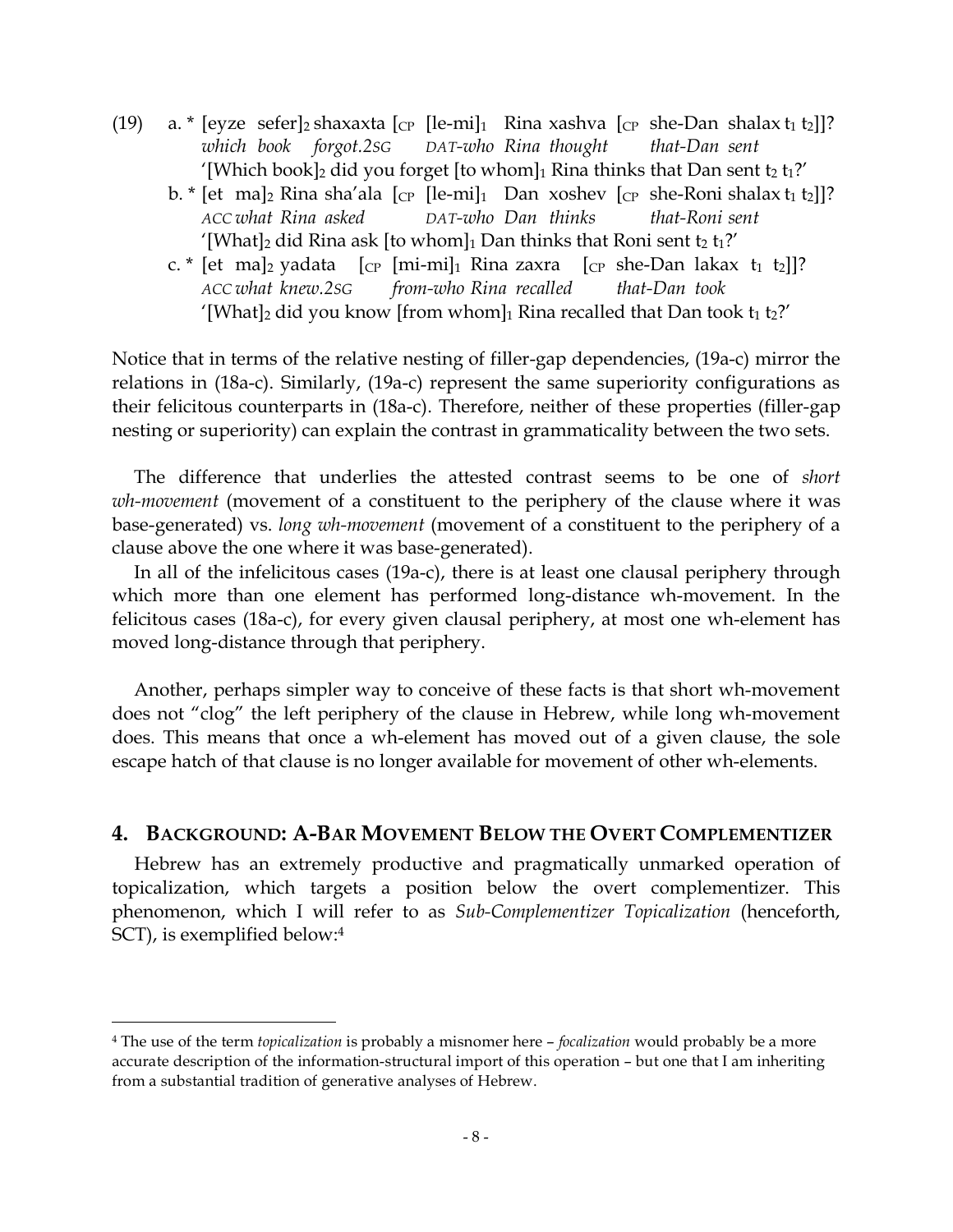(20) Dan amar $[CP \text{ she-[et ha-sefer limited}]_1$  hu kara t<sub>1</sub>] *Dan said that-ACCthe-book teaching he read* 'Dan said that he had read THE TEXTBOOK.'

To establish that SCT is indeed a case of A-bar movement, let us consider some of the relevant diagnostics. First, SCT behaves as A-bar movement with respect to the licensing of P(arasitic) G(ap)s – namely it licenses them:

(21) Dan amar $\lbrack_{CP}$  she-[et ha-sefer ha-ze]<sub>1</sub> hu kara t<sub>1</sub> (mi-)bli liknot PG] *Dan said that-ACCthe-book the-this he read from-without buy.INF* 'Dan said that he had read THIS BOOKi without buying iti.'

Compare this with a clear-cut case of A-movement, of the kind involving the raising predicate *amur* 'supposed to' (lit. 'said.PASV'), which predictably fails to license PGs:

| (22) |                    |                      | a. Dan amar $\lbrack_{CP}$ she-[ha-sefer ha-ze] <sub>1</sub> amur t <sub>1</sub> le'orer maxloket]       |  |  |  |  |
|------|--------------------|----------------------|----------------------------------------------------------------------------------------------------------|--|--|--|--|
|      |                    |                      | Dan said that-the-book the-this supposed wake.INF controversy                                            |  |  |  |  |
|      |                    |                      | 'Dan said that this book is supposed to cause controversy.'                                              |  |  |  |  |
|      |                    |                      | b. * Dan amar $\lceil_{CP}$ she- $\lceil$ ha-sefer ha-ze $\lceil_1$ amur t <sub>1</sub> le'orer maxloket |  |  |  |  |
|      |                    |                      | Dan said that-the-book the-this supposed wake.INF controversy                                            |  |  |  |  |
|      | (mi-)bli liknot PG |                      |                                                                                                          |  |  |  |  |
|      |                    | from-without buy.INF |                                                                                                          |  |  |  |  |

In addition, the landing site of SCT fails to act as an A-binder. Note, for example, the lack of Condition C effects in (23b), below, with respect to the pronoun *acma* 'herself' and the R-expression *Rina*:

|  | (23) a. Dan amar $[CP$ she-Rina <sub>i</sub> ohevet et acma <sub>i</sub> ]          |  |
|--|-------------------------------------------------------------------------------------|--|
|  | Dan said that-Rina likes ACC herself                                                |  |
|  | 'Dan said that Rina; likes herself <sub>i</sub> .'                                  |  |
|  | b. Dan amar $[CP \text{ she-[et }acma_i]_1$ Rina <sub>i</sub> ohevet t <sub>1</sub> |  |
|  | Dan said that-ACCherself Rina likes                                                 |  |
|  | 'Dan said that Rina; likes HERSELF;.'                                               |  |

Compare this with a prototypical case of A-movement – namely (24b), which is the verbal passive counterpart of (24a):

(24) a. ? Dan amar  $\lbrack_{\rm CP}$  she-ha-mishtara acra ota<sub>i</sub> [axrey she-Rina<sub>i</sub> xazra]] *Dan said that-the-police arrested ACC.her after that-Rina returned* 'Dan said that the police arrested her<sub>i</sub> after Rina<sub>i</sub> came back.'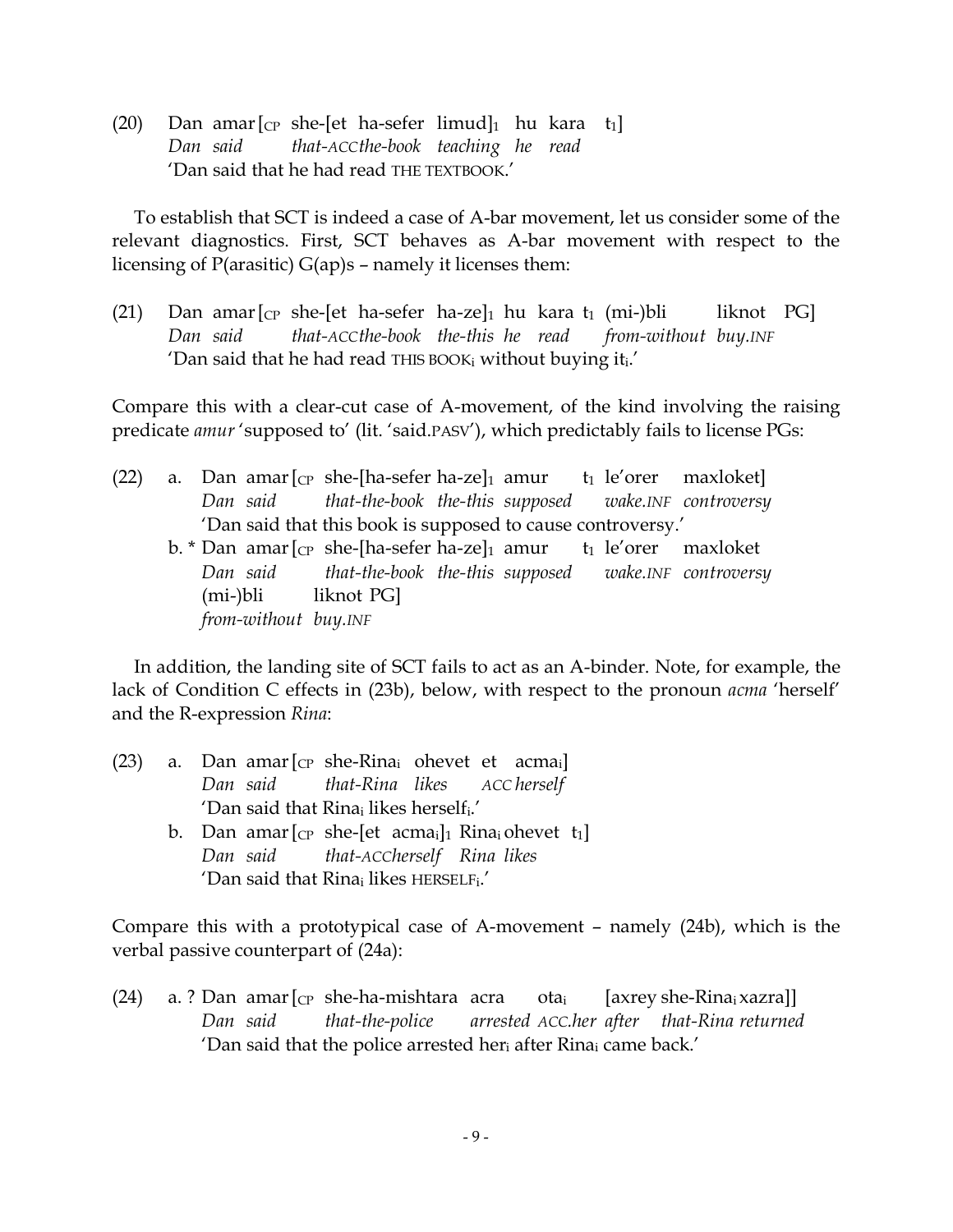b. \* Dan amar  $\lbrack_{\text{CP}}$  she- $\lbrack$ hi<sub>i</sub>]<sub>1</sub> ne'ecra t<sub>1</sub> [axrey she-Rina<sub>i</sub> xazra]] *Dan said that-she PASV.arrested after that-Rina returned*

Once again, SCT fails to pattern with A-movement, instead patterning with A-bar movement.

Borer (1995) claims that SCT in Hebrew is in fact a case of scrambling, manifesting mixed A and A-bar properties. The central piece of evidence for non-A-bar behavior is the lack of W(eak) C(ross)O(ver) effects in SCT constructions, as shown below:

- (25) a. Dan yode'a  $[\text{CP}$  she-kol yeled<sub>i</sub> ohev et ima sheloil *Dan knows that-everyboy loves ACC mother his* 'Dan knows that every boyi loves hisi mother.'
	- b. Dan yode'a  $[\text{CP}$  she-[et ima shelo<sub>i</sub>]<sub>1</sub> kol yeled<sub>i</sub> ohev t<sub>1</sub>] *Dan knows that-ACCmother his every boy loves* 'Dan knows that every boyi loves HISi MOTHER.'

However, as argued by Lasnik and Stowell (1991), WCO effects are far from being a perfect diagnostic for A-bar movement. Specifically, they do not arise when nonquantificational variable-binding is involved. Appositive relativization is such a case, and WCO effects fail to appear in appositive relative clauses in Hebrew as well:

(26) a. John will speak to this girl<sub>k</sub>, who her<sub>k</sub> mother truly loves.

b. Dina tedaber im ha-yeled ha-ze<sub>k</sub>, she-im-o<sub>k</sub> be-'emet ohevet *Dina speak.FUT with the-boy the-this that-mother-his in-truth loves* 'Dina will speak to this boy $_k$ , who his mother truly loves.'

It seems highly plausible that if appositive relative clauses are non-quantificational by nature (as opposed to wh-questions, for example), then SCT is non-quantificational in precisely the same way. Indeed, it would seem that the information-structural import of SCT bears similarity to that of an appositive relative clause: removing an appositive relative clause has no effect on the truth-conditions of a sentence, and undoing SCT in a sentence where it has applied has no truth-conditional effect either.

In light of the existence of such confounding factors, the lack of WCO effects in SCT can hardly be taken as straightforward evidence for non-A-bar characteristics. Moreover, Borer (1995) fails to note the failure of the landing site of SCT to A-bind (as shown in (23), above). The latter bolsters the idea that WCO effects fail to appear not because the landing site of SCT displays A-position properties, but rather due to some other property of the construction (such as the specific non-quantificational nature of the operator-variable relations created by SCT, as suggested here).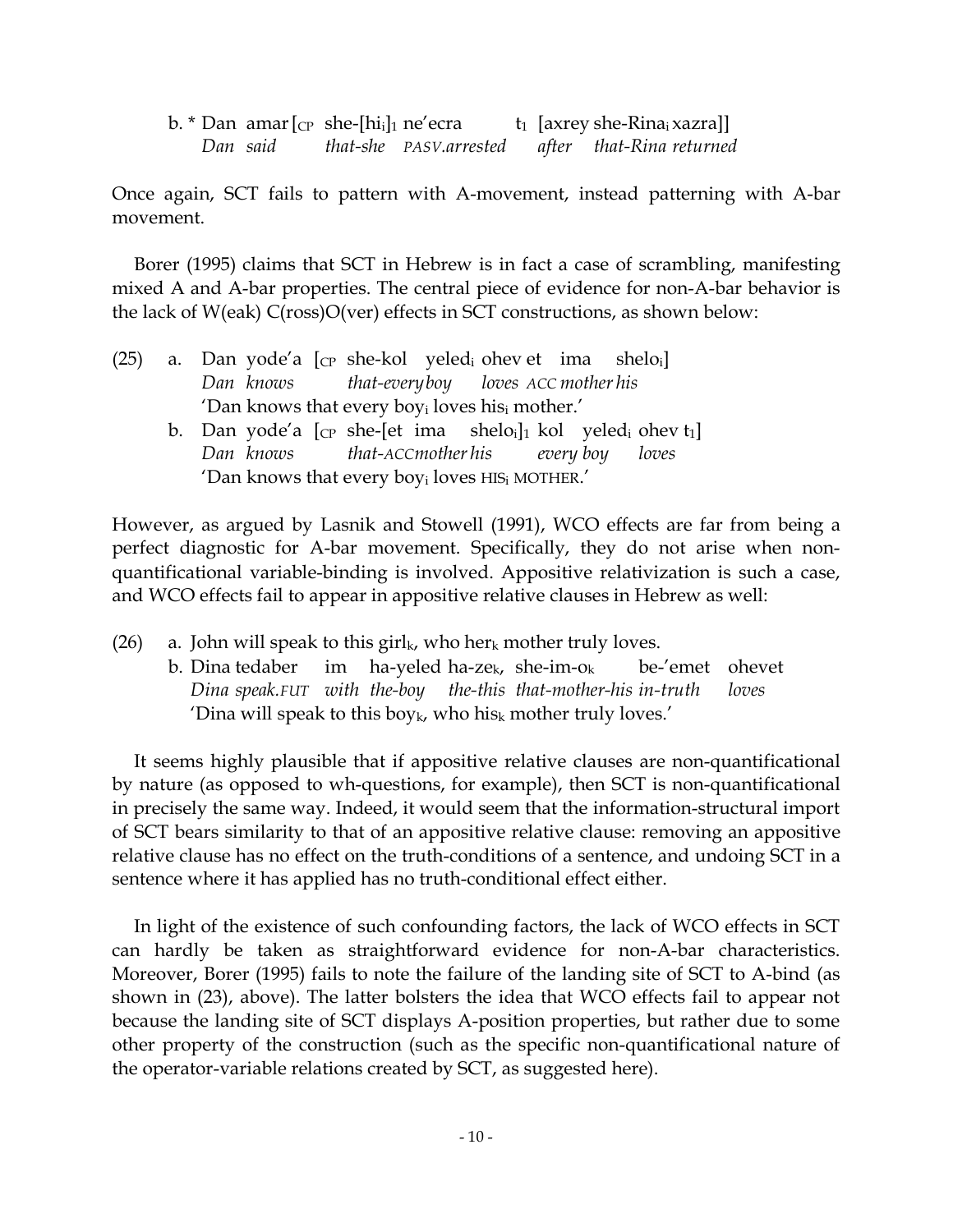# **5. AN ANALYSIS OF HEBREW NESTED INTERROGATIVES**

In this section, I present the proposed analysis of Nested Interrogatives in Hebrew, and demonstrate how it derives the phenomena discussed in section §3.

### 5.1. THE PROPOSAL

### 5.1.1. PROJECTIONS

In light of the SCT facts discussed in section §4, it is reasonable to assume that Hebrew has an A-bar operator position below its overt complementizer. In §3.2, it was demonstrated that short wh-movement (movement of a wh-element to the periphery of the clause where it was base-generated) does not "clog" the left periphery – i.e., subsequent movement of another wh-element out of the same clause is possible.

Taken together, these facts suggest that like SCT, Hebrew wh-movement targets a position below the complementizer. This suggests that the properties embodied in the English CP are not shared by a single projection in Hebrew, but rather distributed between at least two projections:

### (27) a. higher projection:

- (i) serves as the clausal escape-hatch
- (ii) hosts the overt complementizer (presumably, as its head)
- b. lower projection:
	- (i) is the complement of the head of the higher projection (in (a))
	- (ii) is the locus for A-bar operator interpretation

# 5.1.2. LABELS

At this point, a choice must be made: which of the aforementioned projections shall we label "CP"? This is partially a matter of aesthetic preference (since neither is completely equivalent to its English counterpart), but not exclusively so. For example, if we had evidence that these two projections could be filled independently and simultaneously to TP being filled, then (27b) could not be TP. If one had an independent preference for no additional projections to exist between CP and TP, it would follow that (27b) is CP, and (27a) is something else. However, it is not clear that evidence of this kind exists.

Borer (1995) argues that SpecTP is the target position for SCT in Hebrew. In that case, one may be tempted to identify (27b) as TP, and (27a) as CP. However, her argument relies heavily on problematic WCO data, and disregards the failure of the landing site of SCT to A-bind (see section §4 for a discussion of both).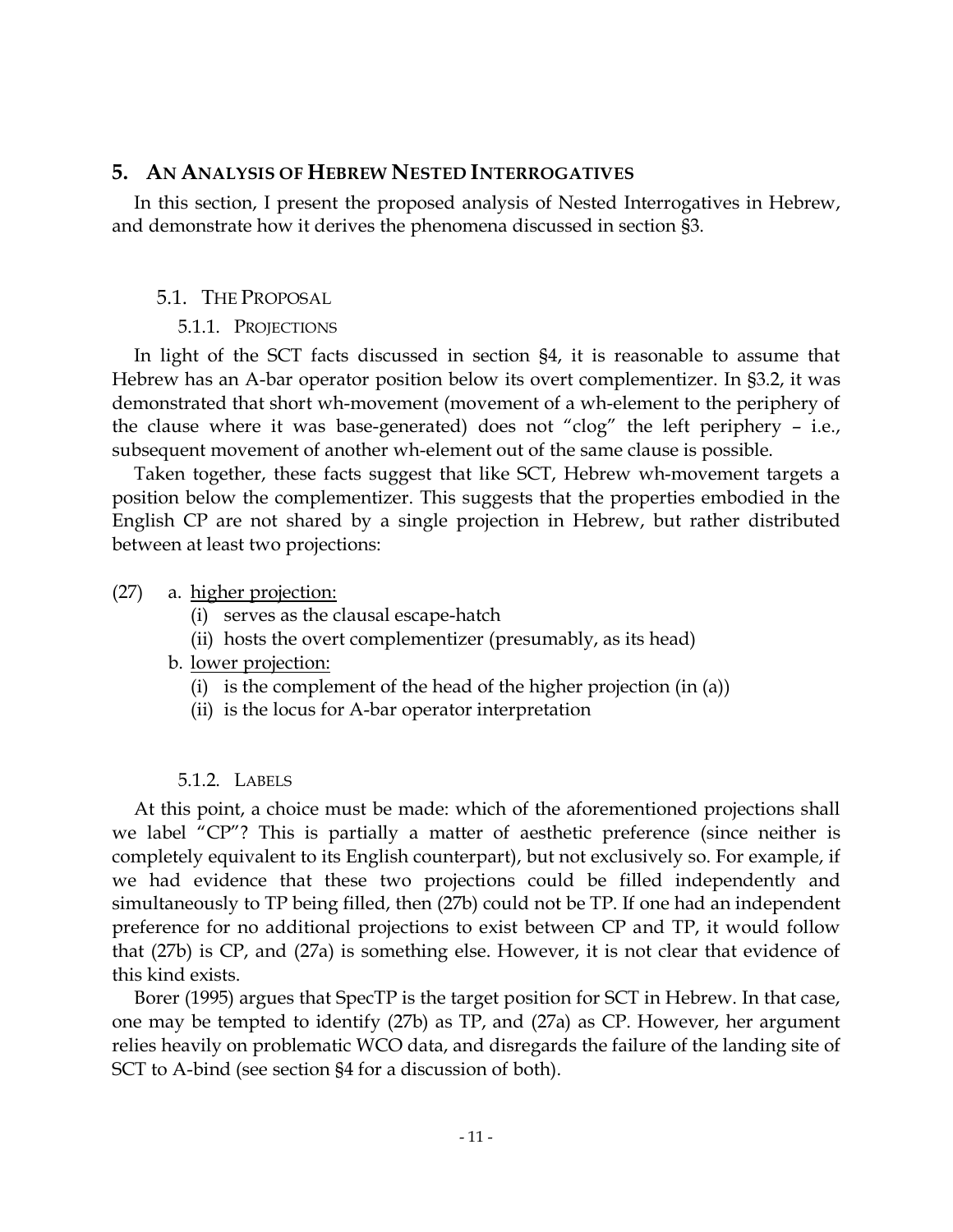Since I am aware of no clear-cut empirical reason to prefer either (27a) or (27b) as the projection to be labeled "CP", I will choose (27a). This keeps the following properties of CP cross-linguistically constant: being the highest clausal projection, hosting the overt complementizer, and providing the clausal escape hatch for wh-movement – leaving only the target position of wh-movement to vary cross-linguistically.

This choice finds independent support in the analyses of wh-movement and related phenomena in other languages. In Hungarian, it has been argued that wh-movement, though overt, does not target SpecCP; rather, it targets the specifier of a lower peripheral projection, which we could call FocP (Brody 1995, É. Kiss 1987). This analysis of Hungarian supports the idea that even among languages that perform their wh-movement overtly, the target position of such movement may vary.

Furthermore, van Craenenbroeck and Liptak (2006) show that Hungarian supports a kind of sluicing they call Relative Deletion (RD). In RD, a TP internal to the relative clause is deleted. Crucially, RD leaves behind not only the nominal "head" of the relative clause, but also a clause-internal focused element:

(28) János meghívott valakit és azt hiszem, hogy Bélát *János PV.invited someone.ACC and that.ACC think that Bélá.ACC* 'János invited someone, and I think it was Bélá whom he invited.'

I will not go into the details of their analysis here, but the relevant generalization is the following: in any given language, if wh-movement targets SpecXP, sluicing will invariably elide the complement of  $X^0$ . The analysis, then, hinges on the fact that Hungarian wh-movement targets the same position as focalization does, namely SpecFocP.

Van Craenenbroeck and Liptak argue that RD is allowed in exactly those languages that have clause-internal focus movement: of the languages in their sample, it is allowed in Hungarian, Polish, and Russian, and disallowed in English, Dutch, and German.

Interestingly, Hebrew supports RD as well:

(29) Dan hizmin mishehu la-mesiba, nidme li she-et Dina *Dan invited someone DAT.the-party seems DAT.1SG that-ACC Dina* 'Dan invited someone to the party, and I think it was Dina whom he invited.'

The felicity of (29) is thus predictable if Hebrew wh-movement, like its Hungarian counterpart, targets the same position as focalization.

Returning to (27a-b), I will adopt the following naming convention: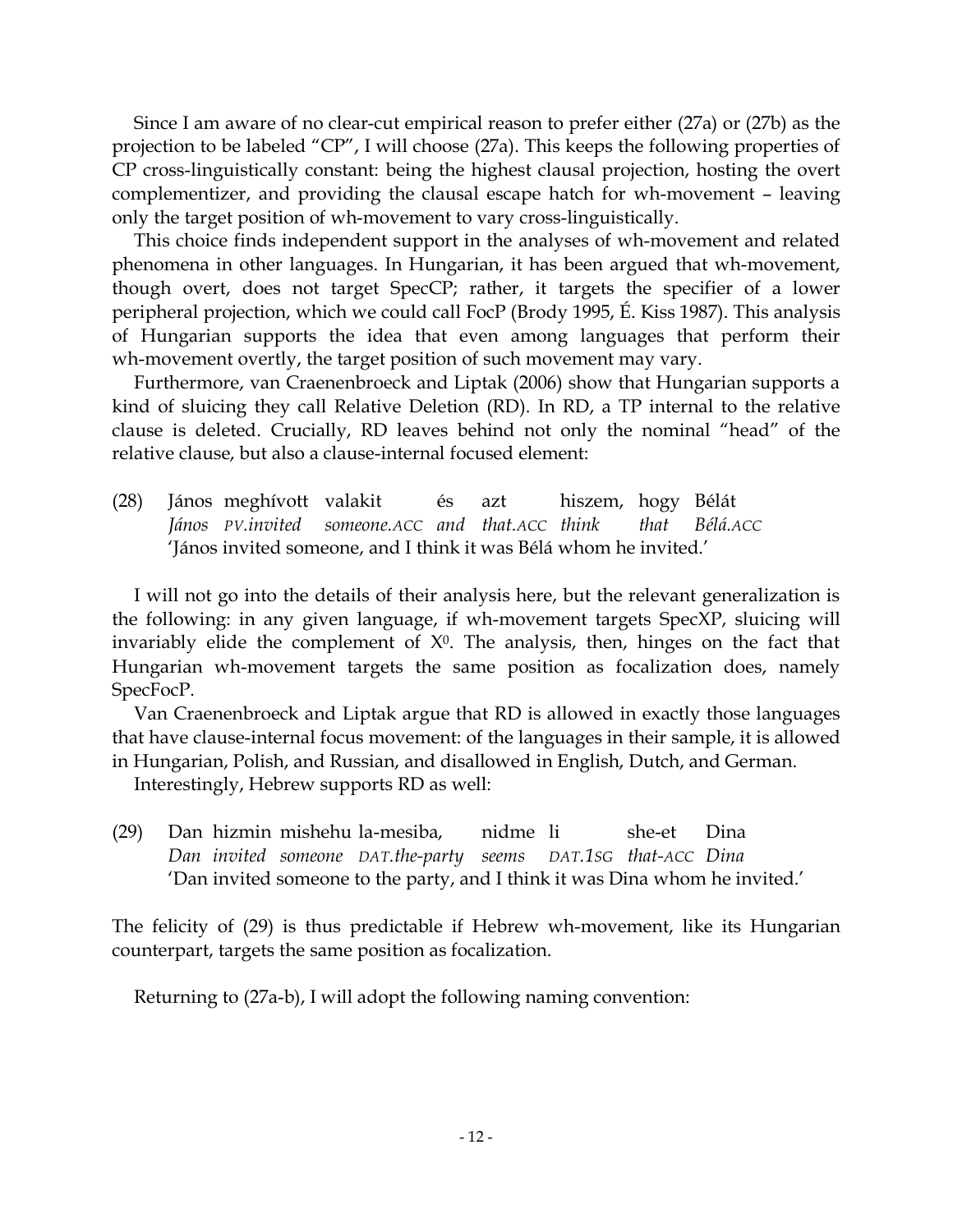- (30) a. higher projection: CP
	- (i) serves as the clausal escape-hatch
	- (ii) hosts the overt complementizer (presumably, as its head)
	- b. lower projection: FocP
		- (i) is the complement of the head of the higher projection (in (a))
		- (ii) is the locus for A-bar operator interpretation

It may be that in Hebrew, FocP is none other than TP (as Borer 1995 claims), in which case (30b) is nothing more than a notational equivocation – but I do not think the case has convincingly been made for such unification. I leave this open for further research.

### 5.1.3. LEXICAL SELECTION

What does it mean, syntactically, for wh-movement to target SpecFocP? A likely explanation is that in Hebrew,  $[u+wh]$  is on Foc<sup>0</sup> rather than  $C^0$ . Yet, such a move may appear to complicate lexical selection. The unsurprising reality is, that there exist verbs in Hebrew that select exclusively for interrogatives, and conversely, verbs that select exclusively for declaratives. Some example are given below:

| (31) |  | a. * Dan taha/sha'al she-ha-rakevet azva        |  |  |
|------|--|-------------------------------------------------|--|--|
|      |  | Dan wondered/asked that-the-train left          |  |  |
|      |  | b. Dan taha/sha'al le-mi Dina kar'a             |  |  |
|      |  | Dan wondered/asked DAT-who Dina called          |  |  |
|      |  | 'Dan wondered/asked who Dina called.'           |  |  |
|      |  |                                                 |  |  |
| (32) |  | a. Dan ta'an/hitakesh she-ha-rakevet azva       |  |  |
|      |  | Dan claimed/insisted that-the-train left        |  |  |
|      |  | 'Dan claimed/insisted that the train had left.' |  |  |
|      |  | b. * Dan ta'an/hitakesh le-mi Dina kar'a        |  |  |
|      |  | Dan claimed/insisted DAT-who Dina called        |  |  |

Assuming that lexical selection is and should be restricted to syntactic sisterhood of the relevant projections (see Landau 2006), this may appear to be at odds with the previous conclusion, regarding the locus of [*u*+wh]. To select exclusively for interrogatives, the relevant feature for which the verb selects must be on the highest clausal projection – in our terms, on CP.

The familiar observation is that interrogativity and wh-movement do not stand in a bi-conditional relation. The verbs in (31) are also fine when complemented by a "yes/no"-interrogative, in which no wh-movement has occurred: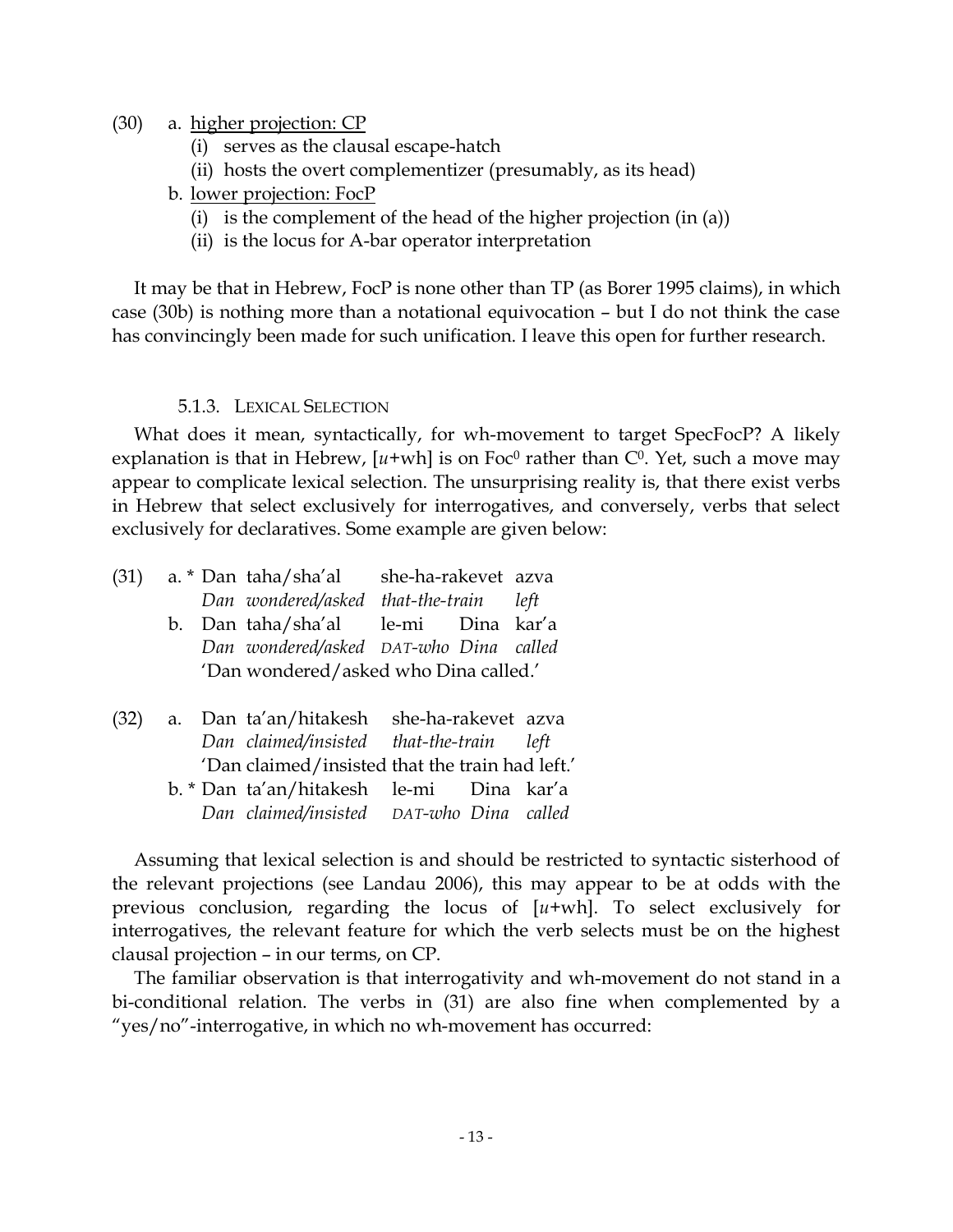(33) Dan taha/sha'al im Dina kvar higia *Dan wondered/asked if Dina already arrived* 'Dan wondered/asked whether Dina already arrived.'

Thus, we arrive at the following pattern of lexical selection:

(34) a. 
$$
\{class\ of\ verbs\ in\ (32)\}\rightarrow C^{0}[-Q] \rightarrow Foc^{0}[-wh]
$$
  
b.  $\{class\ of\ verbs\ in\ (31/33)\} \rightarrow C^{0}[+Q] \rightarrow Foc^{0}[\pm wh]$ 

What the verbs in  $(31-32)$  select for, then, is the value of  $[Q]$  – it is not clear that there is ever direct lexical selection by a verb for the value of [wh]; and since [Q] is on  $C^0$ , this does not pose a problem to keeping lexical selection restricted to syntactic sisterhood of the relevant projections.

#### 5.1.4. MECHANICS

Given that in Hebrew,  $[u+wh]$  is on Foc<sup>0</sup>, we would thus predict wh-elements to move to SpecFocP to receive question-operator interpretation:

(35)



In fact, it seems likely that  $[u+wh]$  is actually a specific value of the operator feature (see van Craenenbroeck & Liptak 2006), namely [*u*Opwh]. We would therefore expect  $[uOp<sub>Top</sub>]$ , the topicalization value of the operator feature, to behave the same way: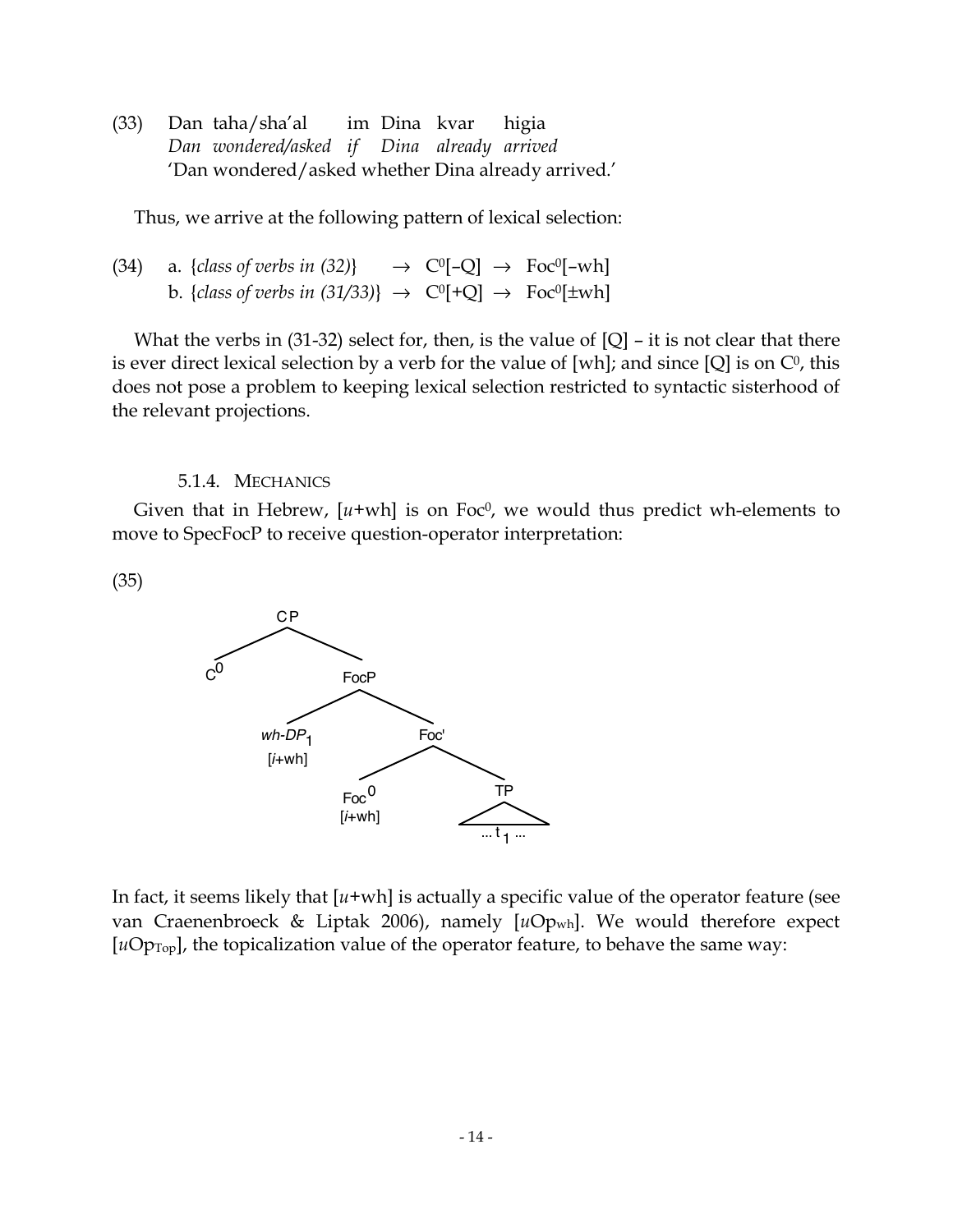

Given that in Hebrew, declarative  $C^0$  is overt, (36) gives us the attested surface order for clauses that have undergone SCT (see section §4); but the general schema in (35-36) has significantly more explanatory power, in terms of predicting the behavior of the left clausal periphery in Hebrew. These predictions are discussed below.

#### 5.2. EMPIRICAL COVERAGE

Let us examine how the proposal in §5.1 fares in accounting for the phenomena exhibited by Nested Interrogatives, as they were discussed in section §3.

At this point, it is worthwhile to make explicit some fundamental (and hopefully uncontroversial) assumptions. First, a  $C<sup>0</sup>$  projection with multiple specifiers would obviate any wh-island effects, as there would always be one more edge position available at the CP phase. Since, as shown in §3.2, Hebrew does manifest at least some wh-island effects, it cannot have multiple CP specifiers.

Second, wh-island effects are often attributed to the P(hase) I(mpenetrability) C(ondition) (Chomsky 2001), the modern successor to Subjacency and/or the explicit wh-Island Condition. I wish to remain neutral here as to whether the PIC is actually a grammatical primitive, or rather derivable from other principles of the grammar. <sup>5</sup> In what follows, I will be merely assuming that the PIC is a valid generalization.

(36)

 <sup>5</sup> See Richards (2006) for <sup>a</sup> particularly intriguing proposal, deriving not only the PIC, but also the identity of the phase heads and their properties, from principles of optimal design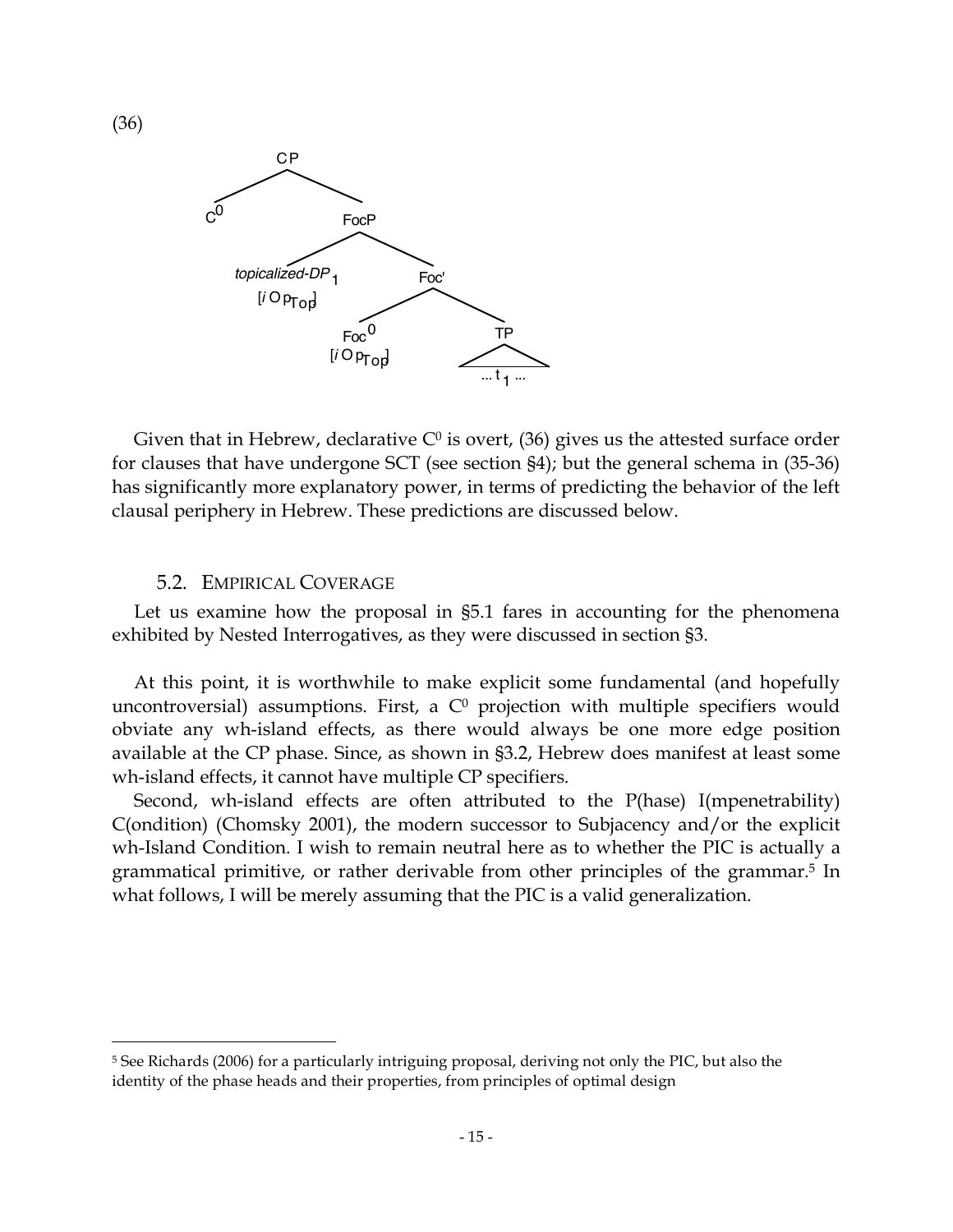#### 5.2.1. DRIVING SUCCESSIVE-CYCLICITY

Given the proposal in  $\S5.1$ , Foc<sup>0</sup> in Hebrew interrogative clauses is equipped with [uOp<sub>wh</sub>], which attracts a wh-element. For concreteness, let us assume a clause with exactly two wh-elements, *wh1* and *wh2*, and for purposes of this sub-section, let us disregard their hierarchical configuration. Foc $0$  will then attract one of these wh-elements, say *wh1*:

(37)



What will be the fate of *wh2*? Since there are no remaining active wh-features (or more precisely, [uOp<sub>wh</sub>] features) in the current clause, its situation is comparable to the situation faced by a wh-element inside an English declarative clause. Consider the embedded clause in (38), below:

#### $(38)$  Who<sub>1</sub> do you think (that) Dan met?

This exceedingly simple example represents a long-standing problem with respect to the probe-oriented, feature-attraction theory of movement. We know that *who* makes it out of the embedded clause in (38). Locality (e.g., the PIC) tells us that this cannot happen in one fell swoop; rather, it happens successive-cyclically, through the intermediate SpecCP. However, none of this explains what *drives* this movement. Why does *who* move out of its base position, in the first place?

Claiming that *who* moves to the edge of the embedded CP in (38) so it can later check a feature on the matrix  $C^0$  amounts to computational look-ahead. Positing a syntactically active feature on the embedded  $C<sup>0</sup>$  runs into an immediate problem explaining how this feature does not crash the derivation in simple declaratives, where there is no wh-element that passes through  $C^0$ :

(39) I think (that) Dan met Dina.

Claiming that wh-feature-equipped declarative  $C<sup>0</sup>$  is selected for the numeration in precisely those environments where it is needed (e.g., in (38) but not in (39)) simply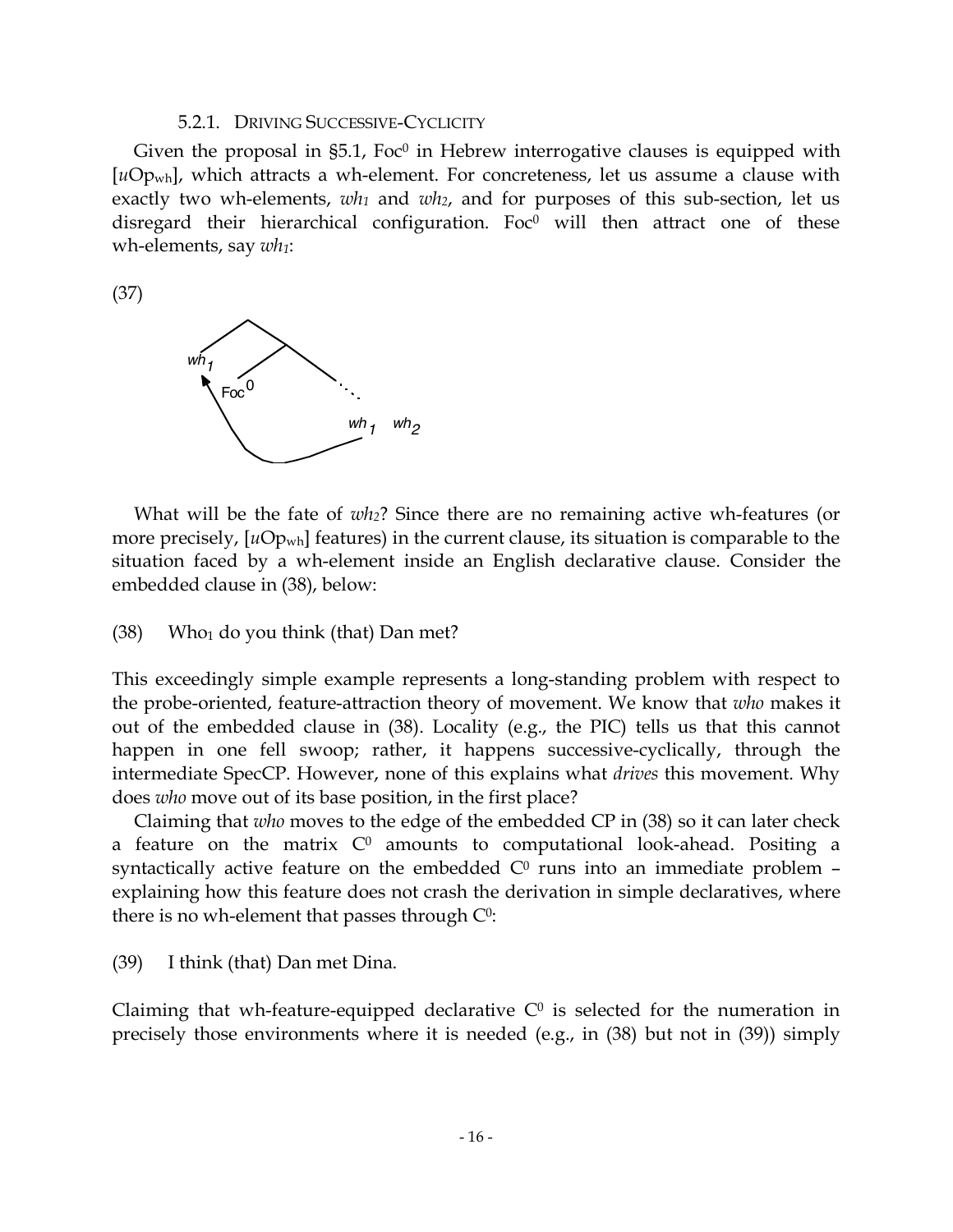relegates the aforementioned look-ahead property from the derivation to the numeration, but the problem remains.

Several approaches of more interest have been taken to this problem. While it is beyond the scope of this paper to seriously evaluate and compare these proposals, I will mentioned two of them here. First, one may seek to refine the two-way division of syntactic features. In standard minimalist analyses, features are taken to be either syntactically active (i.e., capable of driving movement), in which case they are capable of crashing the derivation (if they arrive at the interfaces unchecked), or alternatively, syntactically inactive, in which case they are amenable to interpretation at the interfaces and will not crash the derivation. Pesetsky and Torrego (2006) argue that the biconditional implicated in this description should be severed. In particular, they argue for the existence of syntactically active features that are not uninterpretable. With respect to the case at hand, one could say that declarative  $C<sup>0</sup>$  in English carries an interpretable but unvalued wh-feature: [*i*Op<sub>∅</sub>]. This feature would attract a wh-element, if present (as in (38)), to SpecCP – but would not crash the derivation of a clause without such a wh-element (as in (39)).

Alternatively (and these alternatives are not mutually exclusive), one may argue that the existence of probe-driven movement does not rule out the possibility of foot-driven movement – that is, movement driven by the needs of the moved element, rather than its landing site (or some element close to its landing site). It has been argued that the existence of such movement is an empirical necessity (see van Craenenbroeck 2006, Platzack 1996, Riemsdijk 1997, i.a.). In this case, one could say that *who* moves out of the embedded clause in (38) because it needs to be in an operator position, and one is unavailable within the embedded clause.

For expositional purposes, I will adopt Pesetsky and Torrego's (2006) approach – though, as far as I can see, nothing that follows hinges on this particular implementation, nor rules out the alternative approaches to this issue.

The derivation of (38) thus proceeds by means of  $[iOp<sub>Ø</sub>]$  – an unvalued but interpretable operature feature  $-$  on the embedded  $C<sup>0</sup>$  attracting *who*. However, being unvalued, [*i*Op<sub>Ø</sub>] fails to value the corresponding feature on *who*, and the latter remains visible to the probe on the matrix  $C^0$  – presumably  $[uOp_{wh}]$ , just as on Hebrew Foc<sup>0</sup> in interrogative clauses.

Since features must be valued in order to be interpreted (see Pesetsky & Torrego 2006), and  $[iOp<sub>Ø</sub>]$  leaves the corresponding feature on the wh-element itself unvalued, the wh-element cannot be left in a declarative SpecCP position:

 $(40)$  \* I think who<sub>1</sub> (that) Dan met t<sub>1</sub>.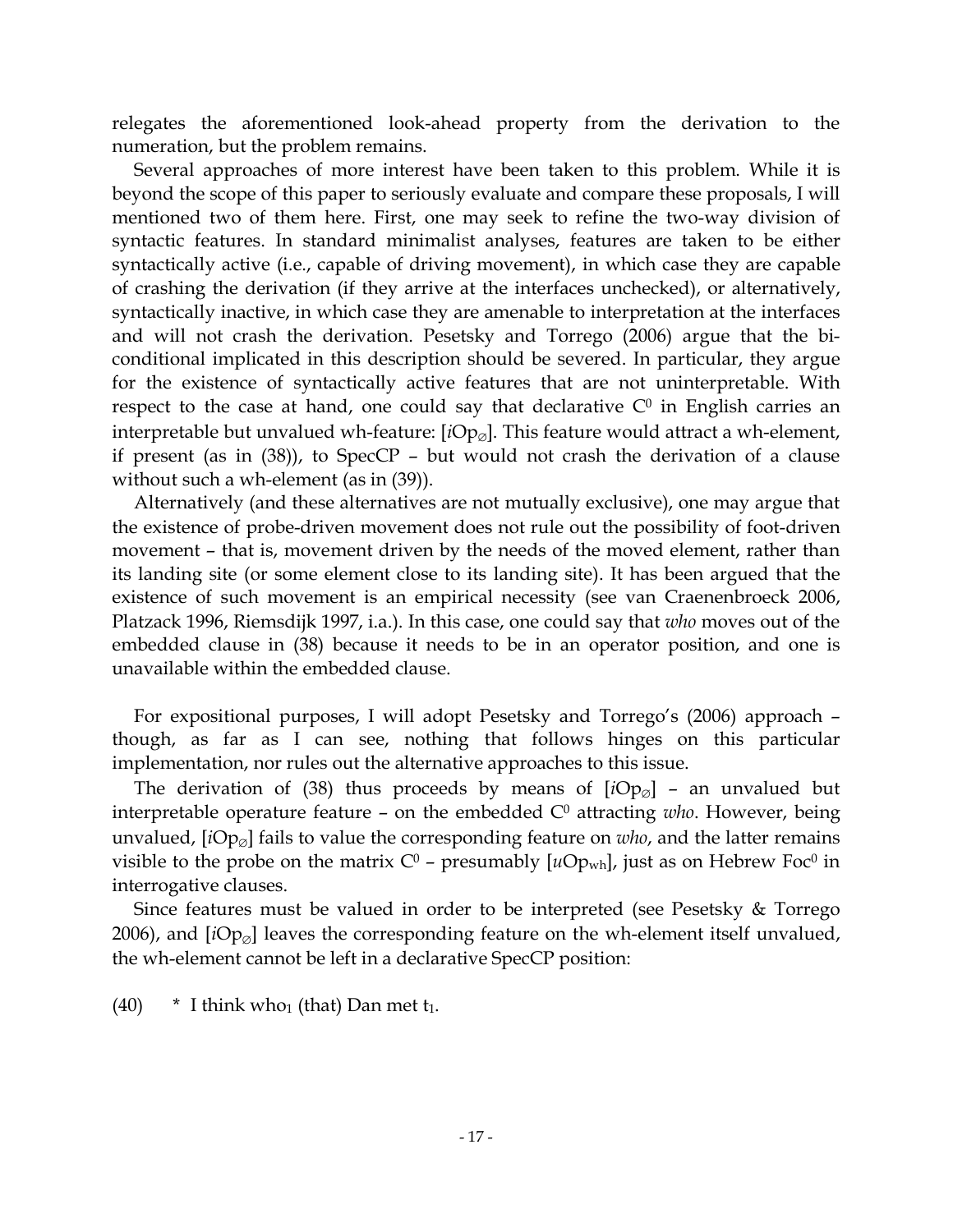The unvalued feature on the wh-element must eventually receive a value – e.g., as it does from [ $u$ Op<sub>wh</sub>] on the matrix C<sup>0</sup> in (38).<sup>6</sup>

Long-distance wh-movement out of declarative clauses, as in the English (38), exists in Hebrew as well:

(41) et-mi ata xoshev she-Dan pagash? *ACC-who you think that-Dan met* 'Who do you think that Dan met?'

So declarative  $C^0$  in Hebrew (as in the embedded clause in (41)) must be just like its English counterpart – namely, equipped with an unvalued  $[iOp_{\odot}]$ .

However, unlike the state of affairs in English, the same phenomenon exemplified by (38) and (41) is also found in embedded interrogative clauses in Hebrew. For example, recall (18a), repeated below:

(42) [eyze sefer]<sub>2</sub> shaxaxta [c<sub>P</sub> [le-mi]<sub>1</sub> Dan shalax t<sub>1</sub> t<sub>2</sub>]? *which book forgot.2SG DAT-who Dan sent* '[Which book]<sub>2</sub> did you forget [to whom]<sub>1</sub> Dan sent t<sub>2</sub> t<sub>1</sub>?'

The simplest possible account for this would be that in Hebrew, interrogative  $C<sup>0</sup>$  just like declarative C<sup>0</sup> – is equipped with [*i*Op<sub>ø</sub>].<sup>7</sup> Thus, after [ $u$ Op<sub>wh</sub>] on Foc<sup>0</sup> attracts the hierarchically closest wh-element to SpecFocP (as described above),  $[iOp_{\emptyset}]$  on  $C^0$  can attract a remaining wh-element to SpecCP. Once again, given two wh-elements, *wh1* and  $wh_2$ , such that  $wh_1$  has been attracted by Foc<sup>0</sup>, the following pattern will emerge:

<sup>7</sup> In fact, nothing goes wrong if one assumes that both types of  $C<sup>0</sup>$ , both in Hebrew and in English, are equipped with  $[iOp_{\emptyset}]$ . Since interrogative C<sup>0</sup> in English has, in addition, a  $[iOp_{wh}]$  feature, the latter will value the corresponding feature on wh-elements, and they will therefore move no further. The "superfluous" unvalued [*iOp*<sub>Ø</sub>] will be prevented from attracting another wh-element (and creating a

 <sup>6</sup> In Pesetsky and Torrego's (2006) framework, the unvalued (and uninterpretable) feature on the wh-element, as well as the unvalued (but interpretable) feature on the lower  $C<sup>0</sup>$ , receive their value by means of a feature-sharing relation.

pattern comparable with Hebrew) by the restriction of CP to a single specifier position.

This version is arguably more uniform, and therefore perhaps more appealing, than the one presented in the text – but this is significant only if one commits oneself to Pesetsky and Torrego's (2006) approach with respect to driving long-distance wh-movement.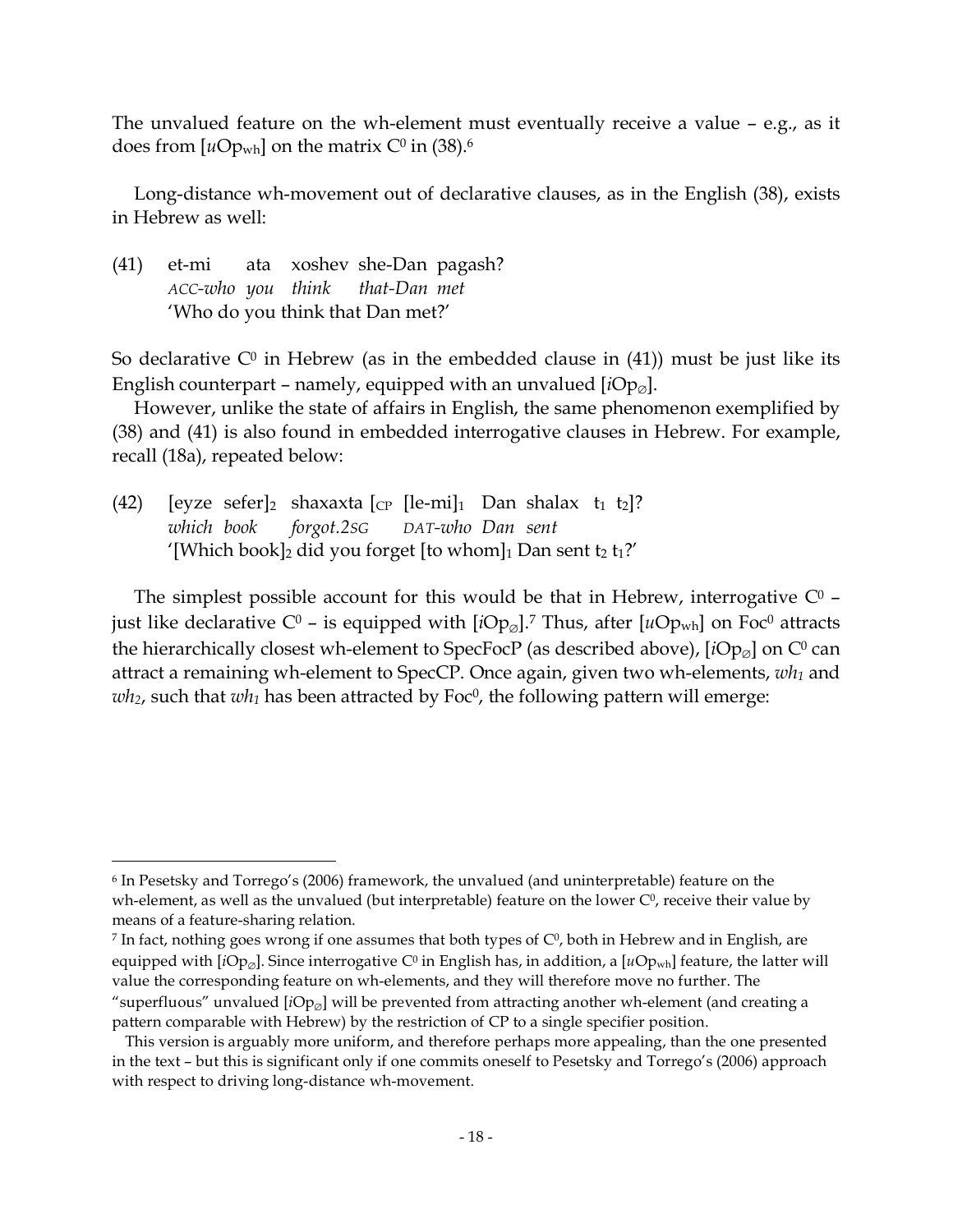

Given that CP is a phase,  $wh_2$  (and only  $wh_2$ ) will be accessible to further computation. In particular, a  $[uOp_{wh}]$  feature on a subsequent Foc<sup>0</sup> will be able to attract  $wh_2$ , as shown below:

(44)

(43)



Thus, successive-cyclic wh-movement out of Hebrew interrogative clauses (and in fact, out of any Hebrew clause) is facilitated, on par with English declarative clauses.

Moreover, such an account also derives another generalization about wh-movement in Hebrew. Recall that in section §2, it was pointed out that there is a seemingly independent constraint against the appearance of more than one wh-element at a given clausal periphery. Recall (2a-b), repeated below: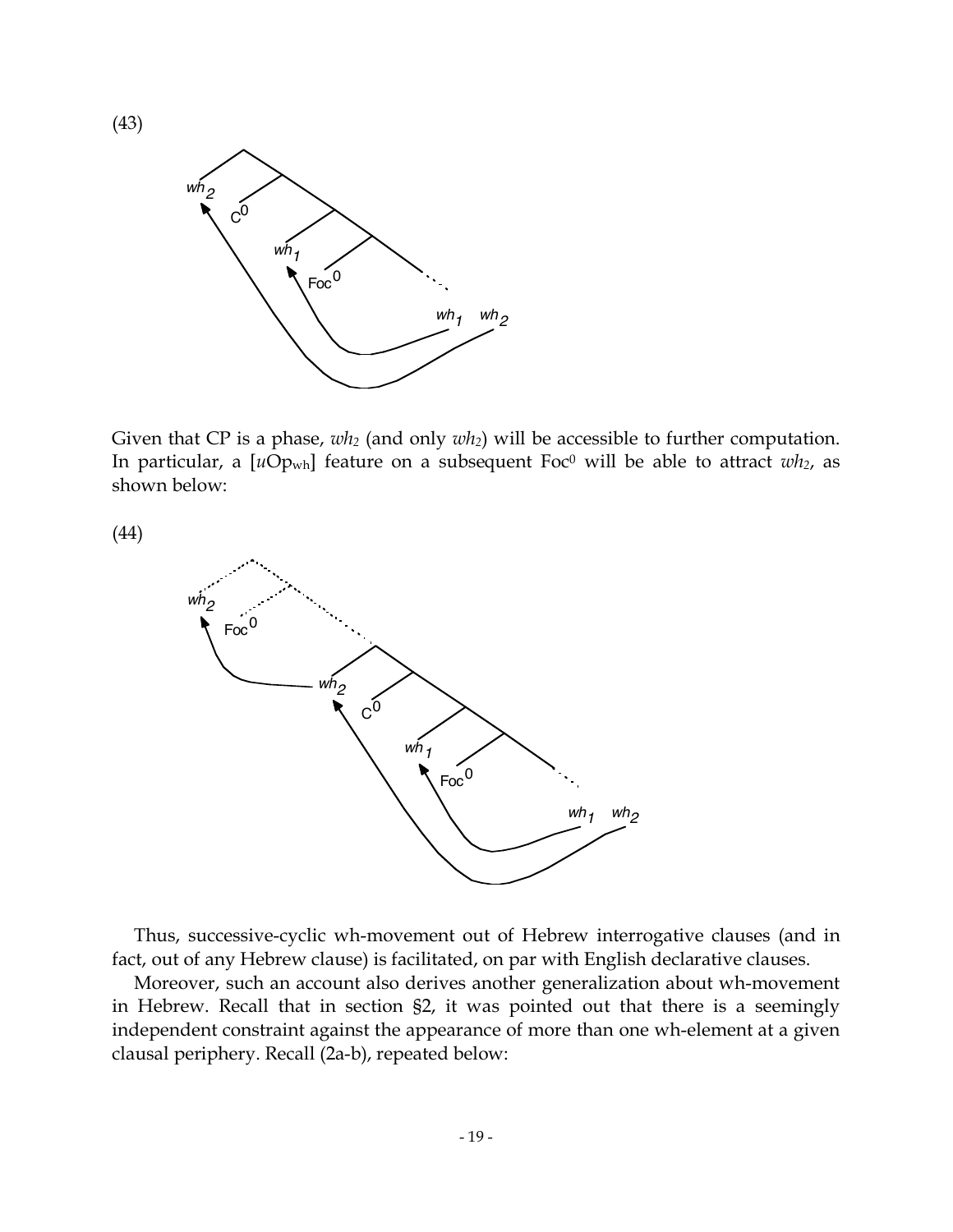(45) a.  $\pi$  [ma]<sub>1</sub> [le-mi]<sub>2</sub> Dan natan t<sub>1</sub> t<sub>2</sub>? *what DAT-who Dan gave* b.  $*$  [le-mi]<sub>1</sub> [ma]<sub>2</sub> Dan natan t<sub>2</sub> t<sub>1</sub>? *DAT-who what Dan gave*

As was shown in (3a-b), repeated below, this is not a constraint against two wh-elements being base-generated in the same clause (as in (46a)), or even against two wh-elements that were base-generated in the same clause both undergoing movement (as in (46b)):

| (46) | a. $[ma]_1$ Dan natan $t_1$ le-mi?                                                |
|------|-----------------------------------------------------------------------------------|
|      | what Dan gave DAT-who                                                             |
|      | 'What did Dan give to whom?'                                                      |
|      | b. $[ma]_2$ Dina shaxexa $[le-mi]_1$ Dan natan $t_1$ $t_2$ ?                      |
|      | what Dina forgot DAT-who Dan gave                                                 |
|      | '[What] <sub>2</sub> did Dina forget [to whom] <sub>1</sub> Dan gave $t_1 t_2$ ?' |

The current approach captures this generalization quite neatly: while the  $[uOp_{wh}]$ feature on Foc<sup>0</sup> values the corresponding feature on the wh-element, the  $[iOp<sub>Ø</sub>]$  feature on  $C^0$  does not. Therefore, a wh-element that has been attracted to  $C^0$  by  $[iOp_{\emptyset}]$  must eventually be attracted by a higher  $Foc<sup>0</sup>$ , to have its feature valued.

This is completely equivalent to the behavior of English declarative  $C<sup>0</sup>$ , as exemplified in (40), above – and fully expected, if as stated above, the featural content of Hebrew interrogative (as well as declarative)  $C^0$  is on par with English declarative  $C^0$ . The ungrammaticality shown in (45) is therefore of the same nature as the ungrammaticality shown in (40). 8

Thus, while two wh-elements can derivationally occupy the same clausal periphery in Hebrew, one will invariably have to move on. Hence, no two wh-elements will ever appear overtly at the same clausal periphery.

# 5.2.2. THE SUPERIORITY PATTERN DERIVED

As shown in §3.1, when there are multiple interrogative clausal peripheries, the lower periphery attracts the higher wh-element, in essence obeying *Shortest Attract*. The higher clausal periphery then attracts the remaining (lower) wh-element. As discussed in §3.1, this pattern is in line with a large body of work regarding the requirement that A-bar filler-gap dependencies be nested rather than crossing (see Fodor 1978, Kayne 1984, Pesetsky 1982, i.a.).

 <sup>8</sup> Note that superiority effects could rule out at most one of the two sentences in (45a-b), and in fact probably rule out neither (see fn. 3).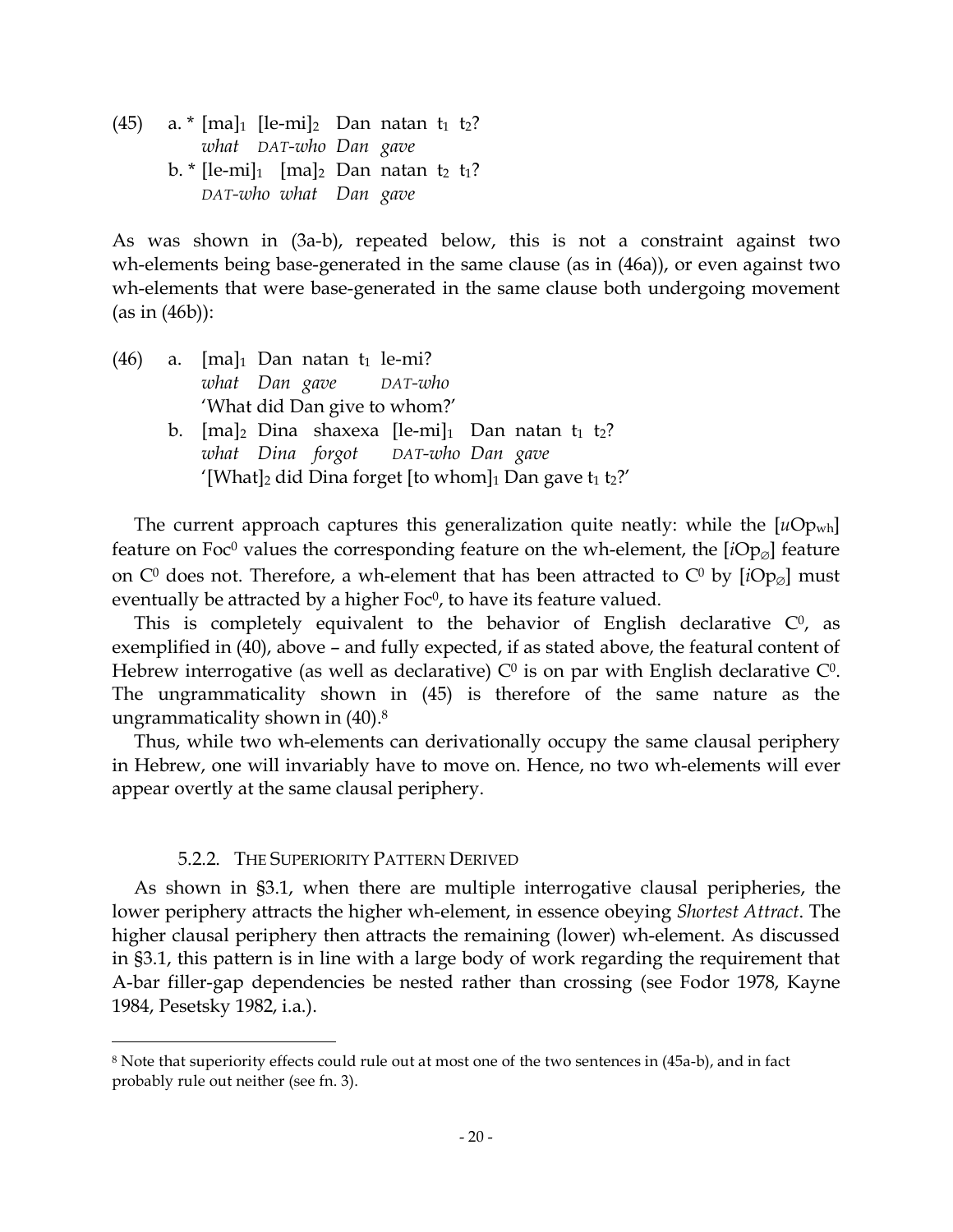However, given the current proposal, there is no need for recourse to anything other than general, independently motivated primitives governing the economy of syntactic movement, and in particular, the structural proximity between probe and goal.

Let us assume that something like *Shortest Attract*, the *Minimal Link Condition*, or any other comparable economy condition on movement, is operative. Upon merger of  $Foc<sup>0</sup>$ , the [*u*Opwh] feature on it will then attract the hierarchically closest wh-element in its search domain.

Let us now assume that our two wh-elements,  $wh_1$  and  $wh_2$ , are such that  $wh_1$ asymmetrically c-commands *wh2*. In this state of affairs, it will necessarily be *wh1* that is attracted to SpecFocP:





Assuming an unvalued  $[iOp_{\varnothing}]$  feature on C<sup>0</sup> (as outlined in §5.2.1), *wh*<sub>2</sub> will then be attracted to SpecCP. Note that even though  $wh_1$  is closer (in fact, both the copy in SpecFocP and the copy at the base position are closer), its wh-feature has been valued and checked by  $[uOp_{wh}]$  on Foc<sup>0</sup>, and so it is irrelevant for the current computation. We therefore arrive at the following state of affairs:9

 <sup>9</sup> On the effects (or lack thereof) of an additional phase at the verb-phrase level (e.g., *<sup>v</sup>*\*P), see §6.1.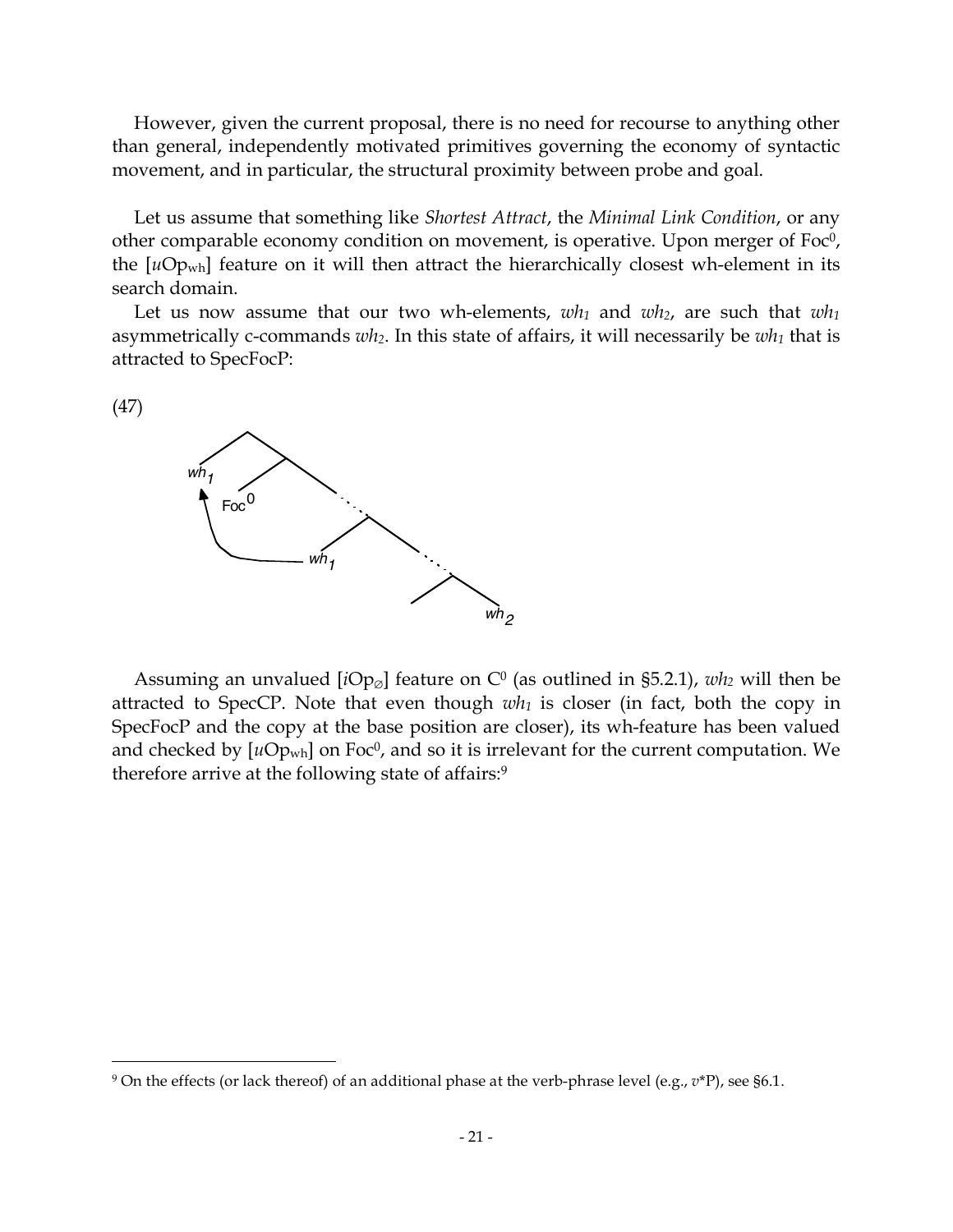

As discussed in §5.2.1, the fact that CP is a phase means that only *wh2* will be available for subsequent computation, and in particular, movement into a higher clause.10 By hypothesis, such movement into a higher clause will be the result of a higher  $Foc<sup>0</sup>$ attracting *wh2* from the embedded SpecCP, as schematized below:

(49)

(48)



<sup>&</sup>lt;sup>10</sup> In fact, for this particular configuration, one need not appeal to the phasehood of CP at all. Assuming a hierarchically higher-up probe, *wh2* will be the closest (and only) syntactically active wh-element. However, as will become evident during the discussion of islandhood phenomena in Nested Interrogatives, the phasehood of CP is indeed operative.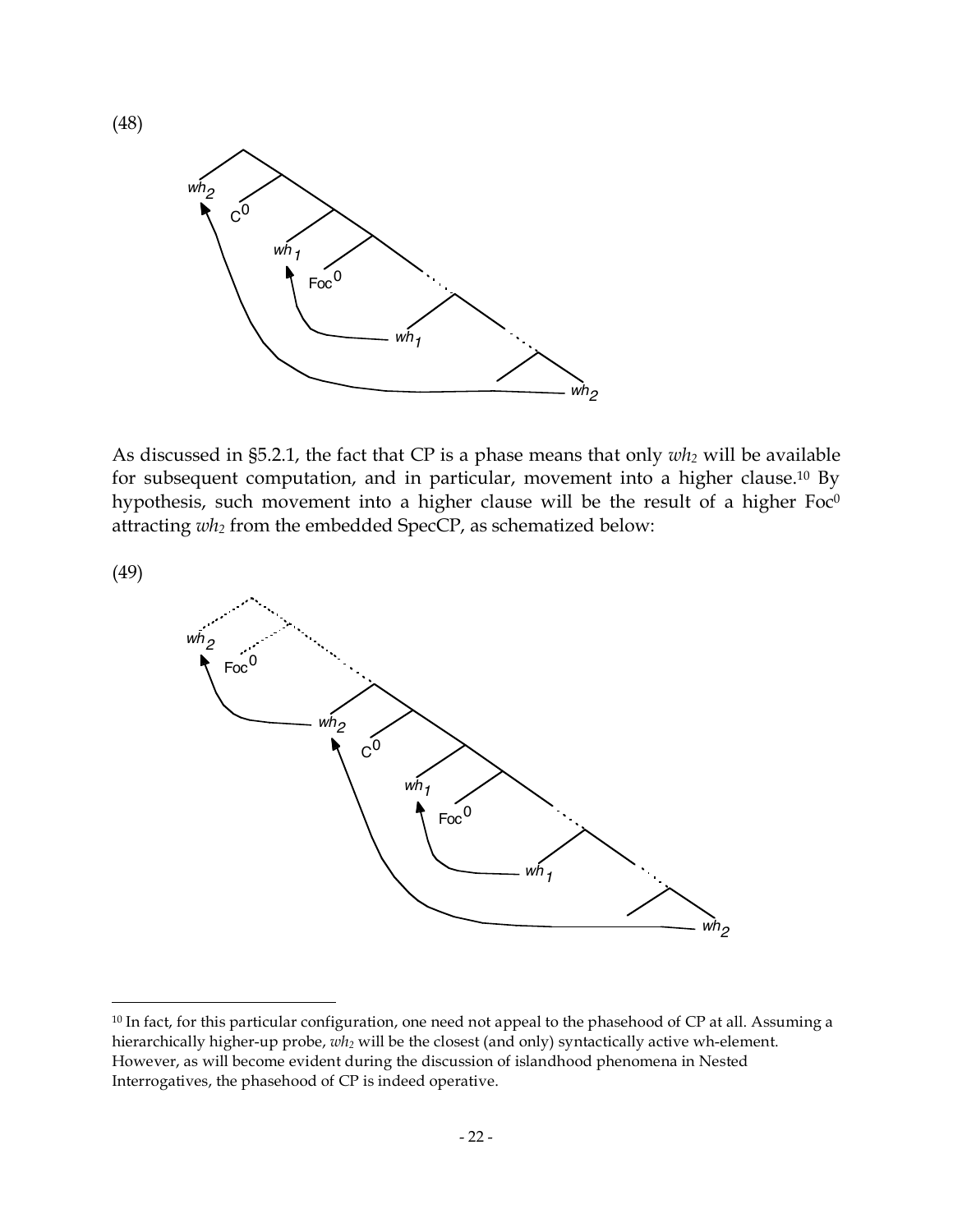Given the general schema in (49), let us turn to analyzing the examples presented in §3.1. As a first example, recall (9a-b), repeated below:

|                                                                                             | (50) a. [et ma] <sub>2</sub> Dan shaxax $\lbrack_{CP}$ [mi] <sub>1</sub> t <sub>1</sub> axal t <sub>2</sub> ]? |  |  |     |  |  |  |  |  |
|---------------------------------------------------------------------------------------------|----------------------------------------------------------------------------------------------------------------|--|--|-----|--|--|--|--|--|
|                                                                                             | ACC what Dan forgot who                                                                                        |  |  | ate |  |  |  |  |  |
| '[What] <sub>2</sub> did Dan forget [who] <sub>1</sub> t <sub>1</sub> ate t <sub>2</sub> ?' |                                                                                                                |  |  |     |  |  |  |  |  |
|                                                                                             | b. * $[mi]_1$ Dan shaxax $[CP]$ [et ma] <sub>2</sub> t <sub>1</sub> axal t <sub>2</sub> ]?                     |  |  |     |  |  |  |  |  |
|                                                                                             | who Dan forgot ACC what ate                                                                                    |  |  |     |  |  |  |  |  |

Consider the embedded clause in (50a-b), abstracting away from irrelevant details:

 $(51)$   $\lceil \text{TP} \text{mi} \rceil$   $\lceil \text{axal} \rceil$   $\lceil \text{et mal} \rceil \rceil$ *who ate ACC what*

In (51), both wh-elements are at their base positions. The element *mi* ('who') is hierarchically higher (i.e., equivalent to  $wh_1$  in the general schema, (49)). When  $Foc^0$ probes for wh-elements, it will attract *mi* ('who'), moving it to SpecFocP and rendering it syntactically inactive:

 $\sqrt{7}$ (52)  $\left[\begin{matrix} \text{FocP} \\ \text{FocP} \end{matrix}\right]$   $\left[\begin{matrix} \text{m1} \\ \text{m2} \end{matrix}\right]$   $\left[\begin{matrix} \text{m1} \\ \text{m1} \end{matrix}\right]$   $\left[\begin{matrix} \text{m2} \\ \text{m3} \end{matrix}\right]$ *who ate ACC what*

Now, when C<sup>0</sup> probes, only *et ma* ('ACC what') remains as an active wh-elements, and it will be moved to SpecCP:

(53) [CP [et ma]2 [FocP [mi]1 [TP t1 [axal t2]]]] *ACC what who ate*

Being at SpecCP, *et ma* ('ACC what') is at the edge of the phase, and therefore accessible for further computation. Thus, it subsequently moves to the matrix SpecFocP, as illustrated below:

(54) [FocP [et ma]2 Dan shaxax [CP t2 [FocP [mi]1 [TP t1 [axal t2]]]]] *ACC what Dan forgot who ate*

This successfully derives the grammatical (50a).

In the ungrammatical (50b), the matrix Foc<sup>0</sup> attempts to attract *mi* ('who'). Since both the base-position of *mi* ('who'), and its position at the left periphery of the embedded clause, are within the complement domain of the embedded  $C<sup>0</sup>$ , neither is accessible to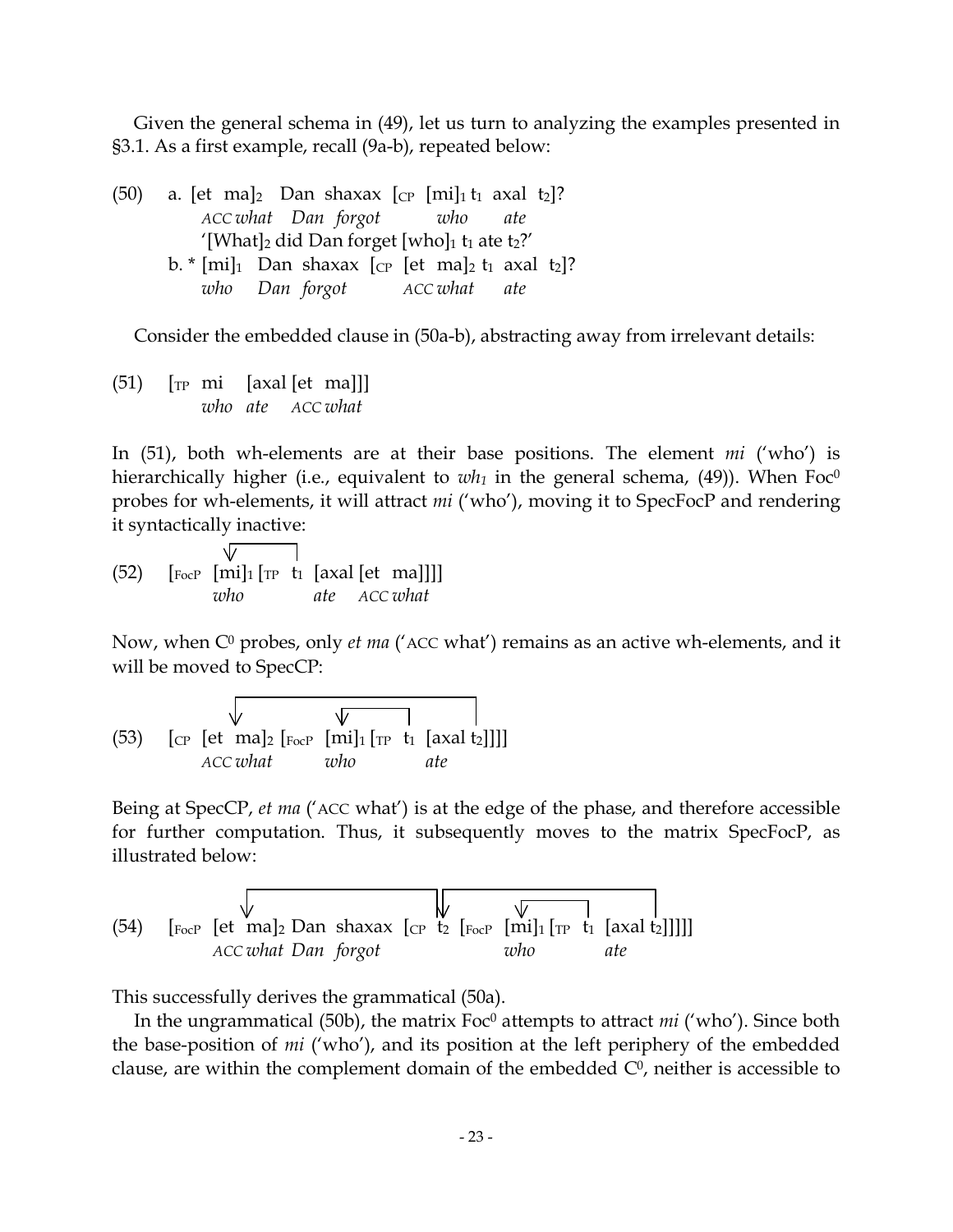probing by the time the matrix Foc<sup>0</sup> probes (by virtue of the PIC). This renders (50b) an illicit computation.

As a further example, recall (10a-b), repeated below:

- (55) a. [et ma]<sub>2</sub> Dan shaxax [cp [le-mi]<sub>1</sub> siparti t<sub>1</sub> [cp she-Rina axla t<sub>2</sub>]]? *ACC what Dan forgot DAT-who told.1SG that-Rina ate* '[What]<sub>2</sub> did Dan forget [to whom]<sub>1</sub> I told  $t_1$  that Rina ate  $t_2$ ?'
	- b. \* [le-mi]<sub>1</sub> Dan shaxax [cp [et ma]<sub>2</sub> siparti t<sub>1</sub> [cp she-Rina axla t<sub>2</sub>]]? *DAT-who Dan forgot ACC what told.1SG that-Rina ate*

In the derivation of (55), *et ma* ('ACC what') is not attracted by the most-embedded Foc<sup>0</sup>. This follows from the current proposal. The most-embedded clause is declarative, as evinced by the overt declarative complementizer *she* ('that'). As discussed in §5.1.3, declarative  $C^0$  selects only non-wh FocPs.<sup>11</sup> As a result, there is no feature on the mostembedded Foc<sup>0</sup> to attract *et ma* ('ACC what'), and it cannot move there – a welcome result, since the PIC would then have precluded it from moving further.

Since *et ma* ('ACC what') is attracted by the most-embedded  $C<sup>0</sup>$  rather than the mostembedded Foc<sup>0</sup>, it moves to the most-embedded SpecCP, and is accessible for movement to the higher clause:

(56)  $\lceil \text{TP} \rceil$  siparti le-mi  $\lceil \text{CP} \rceil$  et ma $\lceil \text{CP} \rceil$  she-Rina axla t<sub>2</sub> *told.1SG DAT-who ACC what that-Rina ate*

When the Foc<sup> $0$ </sup> immediately above the TP in  $(56)$  probes, it will attract the hierarchicallyhigher *le-mi* ('DAT-who'), moving it to SpecFocP:

(57)  $\lceil \sqrt{\frac{F_{\text{OCP}}}{F_{\text{OCP}}}} \rceil$  [le-mi]<sub>1</sub>  $\lceil \sqrt{\sqrt{\frac{F_{\text{OCP}}}{F_{\text{OP}}}} \rceil$  [et ma]<sub>2</sub> she-Rina axla t<sub>2</sub>]] *DAT-who told.1SG ACC what that-Rina ate*

The  $C<sup>0</sup>$  immediately above the FocP in (57) will attract the remaining wh-element, namely *et ma* ('ACC what'):

(58) [CP [et ma]2 [FocP [le-mi]1 [TP siparti t1 [CP t2 she-Rina axla t2]]]] *ACC what DAT-who told.1SG that-Rina ate*

<sup>&</sup>lt;sup>11</sup> Declarative C<sup>0</sup> can still select FocPs capable of topicalization (i.e., FocPs equipped with  $[uOp<sub>Top</sub>]$ ), but this is irrelevant to the case at hand.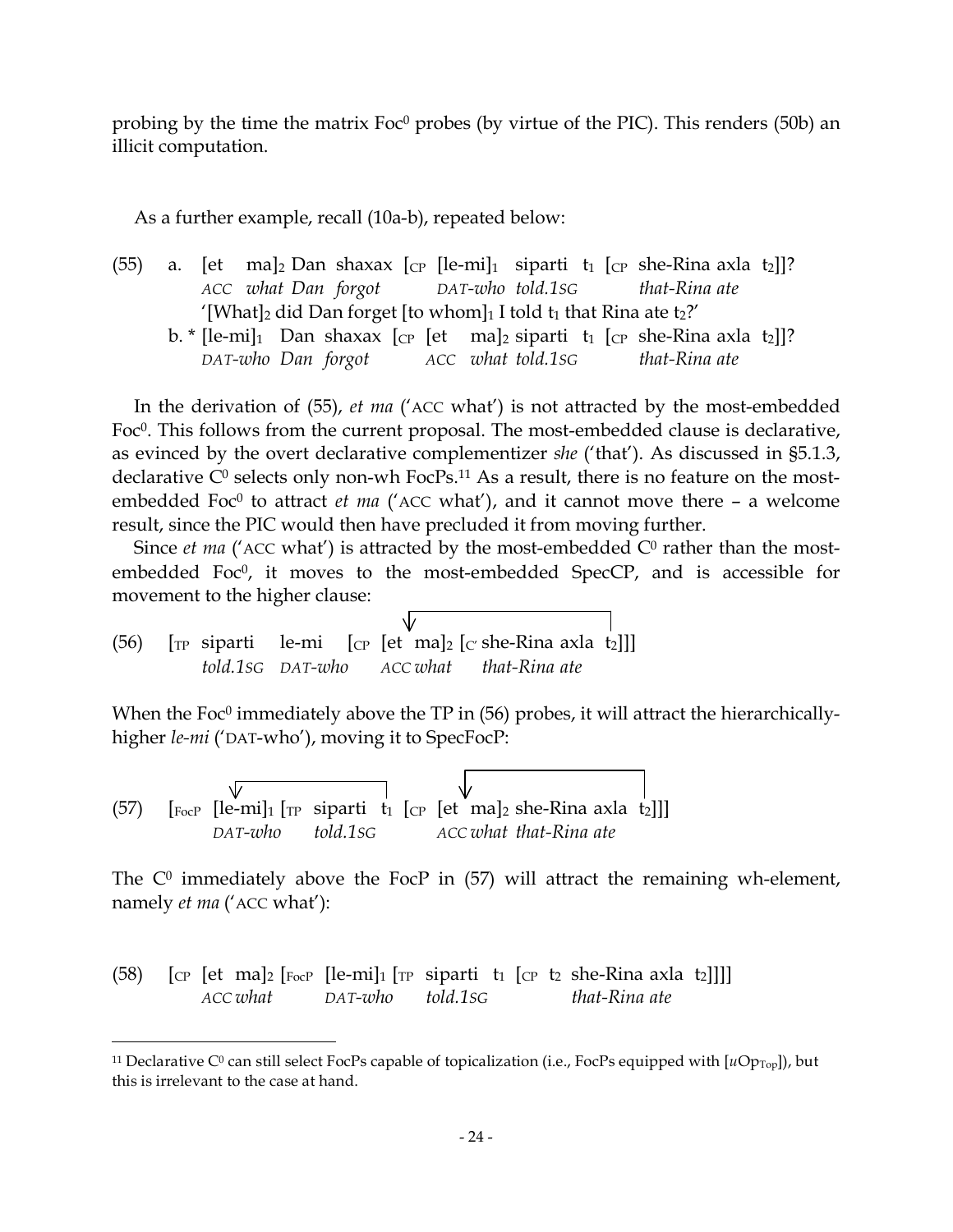

Being at the edge of the intermediate CP, *et ma* ('ACC what') will then be the only candidate for successive wh-movement to the periphery of the matrix clause:

(59) [FocP [et ma]2 Dan shaxax [CP t2 [FocP [le-mi]1 [TP siparti t1 [CP t2 she-...]]]]] *ACC what Dan forgot DAT-who told.1SG that-...*

This successfully derives the grammatical (55a).

In the ungrammatical (55b), the matrix Foc<sup>0</sup> attempts to attract *le-mi* ('DAT-who'), all copies of which are within the complement domain of the embedded  $C<sup>0</sup>$ , and thus inaccessible by that time.

#### 5.2.3. THE DISTRIBUTION OF WH-ISLANDHOOD DERIVED

As noted in §3.2, short wh-movement (i.e., movement of an element to the periphery of the clause where it was base-generated) does not "clog" the left periphery of the Hebrew clause. Long wh-movement, however, does exactly that: it renders the clause from which the wh-element was extracted an island

If Foc<sup>0</sup> carries a [uOp<sub>wh</sub>] feature, as proposed in §5.1, it provides a left-peripheral landing site for a wh-element (i.e., SpecFocP), which crucially does not involve the CP projection. Thus, when an element moves to the periphery of the clause where it was base-generated, it need not pass through SpecCP at all. Recall the schema in (44), repeated below:

(60)

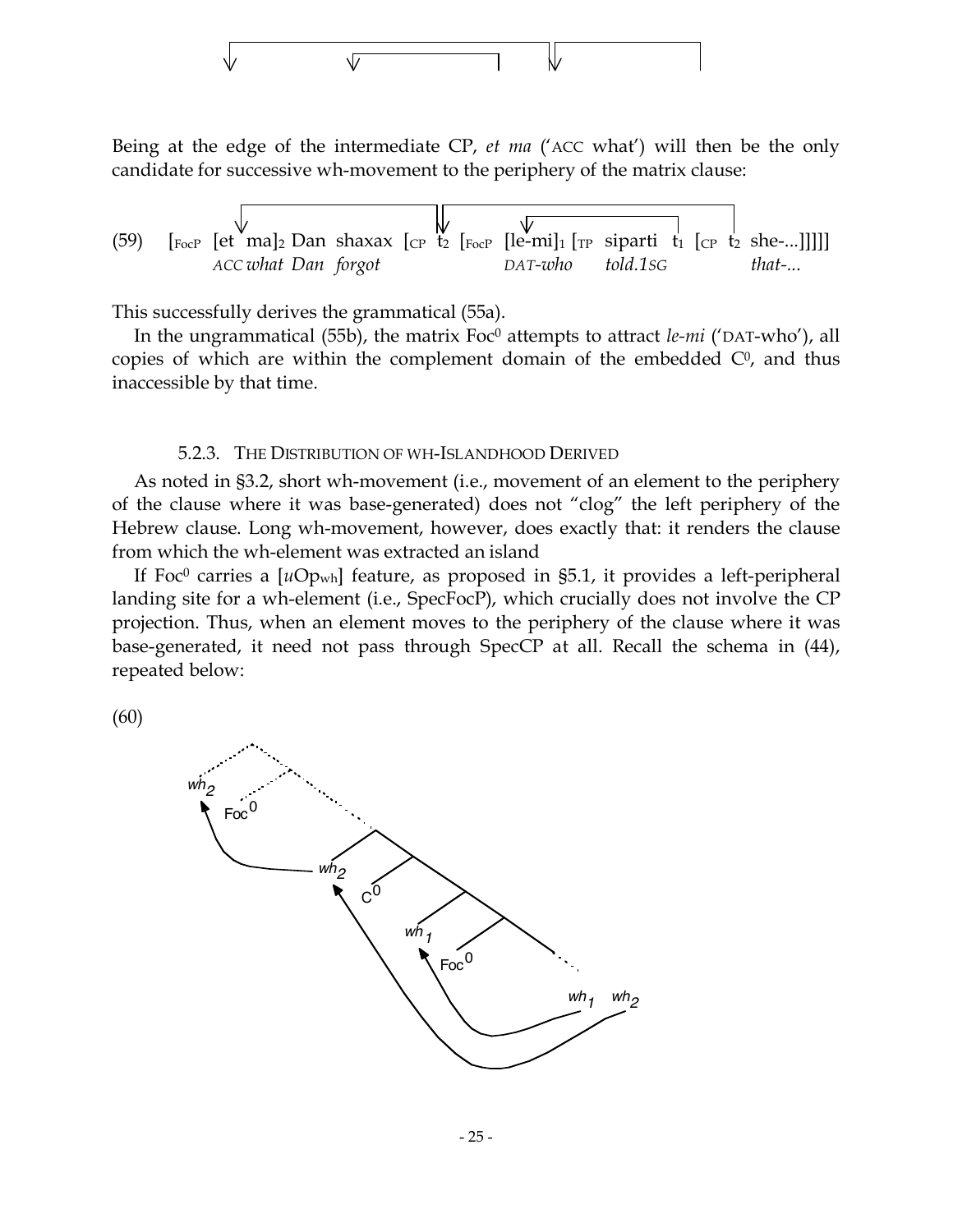This explains why short wh-movement will not give rise to islandhood.

Long wh-movement, however, necessarily involves a wh-element moving out of the CP in which it was base-generated. Since the FocP projection is within the complement domain of  $\mathbb{C}^0$ , it is not accessible to computation outside of the CP phase. Therefore, movement to SpecFocP (as described above) would not suffice to facilitate the wh-element escaping that phase. The element must exit the complement domain of  $\mathbb{C}^0$ entirely, and in Hebrew, that means passing through the single specifier position of CP:

(61)



This renders the single edge position of CP occupied, preventing any further extraction from within the CP phase, which explains why long wh-movement does give rise to islandhood in Hebrew.

Let us now turn to analyzing the examples presented in §3.2. Recall (18a), repeated below:

(62) [eyze sefer]<sub>2</sub> shaxaxta  $\lbrack \text{c}_P \rbrack$  [le-mi]<sub>1</sub> Dan shalax  $t_1$   $t_2$ ]? *which book forgot.2SG DAT-who Dan sent* '[Which book]<sup>2</sup> did you forget [to whom]<sup>1</sup> Dan sent t<sup>2</sup> t<sup>1</sup>?'

The embedded clause in (62) would start out as follows:

 $(63)$   $\lceil$  [TP Dan shalax  $\lceil$  le-mi]  $\lceil$  [eyze sefer]] *Dan sent DAT-who which book*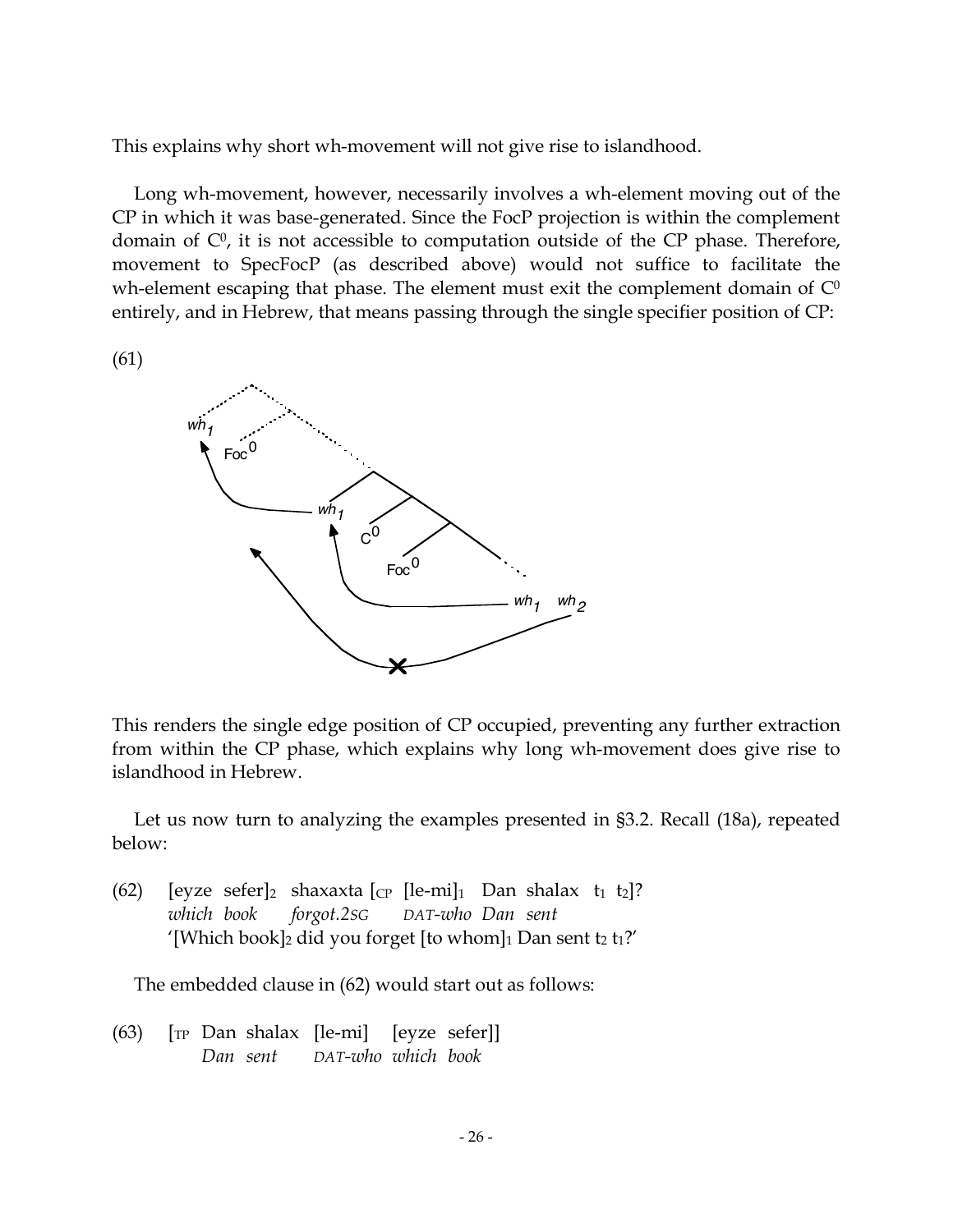By hypothesis, the embedded Foc<sup>0</sup> carries a  $[uOp_{wh}]$  feature. Consequently, it probes for a wh-element and attracts *le-mi* ('DAT-who'): 12

(64) 
$$
\begin{array}{cc}\n & \mathsf{V} & \mathsf{I} \\
\text{[Fe-1]} & \mathsf{I} & \mathsf{I} \\
\mathsf{I} & \mathsf{I} & \mathsf{I}\n \end{array}
$$
\n (64) 
$$
\begin{array}{cc}\n & \mathsf{I} & \mathsf{I} \\
\text{[Fe-1]} & \mathsf{I} & \mathsf{I}\n \end{array}
$$
\n (64) 
$$
\begin{array}{cc}\n & \mathsf{I} & \mathsf{I} \\
\mathsf{D} & \mathsf{I}\n \end{array}
$$
\n (65) 
$$
\begin{array}{cc}\n & \mathsf{I} & \mathsf{I} \\
\mathsf{I} & \mathsf{I}\n \end{array}
$$
\n (66) 
$$
\begin{array}{cc}\n \mathsf{I} & \mathsf{I} & \mathsf{I} \\
\mathsf{I} & \mathsf{I}\n \end{array}
$$

 $\sqrt{2}$ 

Crucially, this state of affairs leaves SpecCP available for subsequent movement of a wh-element out of the same embedded clause. Hence, when  $C<sup>0</sup>$  (or more accurately,  $[iOp<sub>Ø</sub>]$  on C<sup>0</sup>) probes, it will attract *eyze sefer* ('which book'):

(65) [c) 
$$
\begin{array}{c|c|c|c|c|c|c|c|c} \hline \text{ $\mathbb{C}$} & \text{[e-}m & \text{[r} & \text{Dan shalax } t_1 & t_2]]] & \text{[r} & \text{Dan shalax } t_1 & t_2]]] & \text{[r} & \text{Dan sent} \end{array}
$$

The phrase *eyze sefer* ('which book') is now at the edge of the CP phase, rendering it accessible to further computation. It will then be attracted by  $[uOp_{wh}]$  on the matrix Foc<sup> $0$ </sup>, moving it to its surface position in the matrix periphery:

(66) [FocP [eyze sefer]2 shaxaxta [CP t2 [FocP [le-mi]1 [TP Dan shalax t1 t2]]]] *which book forgot.2SG DAT-who Dan sent*

Now recall (19a), repeated below – the ungrammatical counterpart of (62), above:

(67) \* [eyze sefer]<sub>2</sub> shaxaxta [cp [le-mi]<sub>1</sub> Rina xashva [cp she-Dan shalax t<sub>1</sub> t<sub>2</sub>]]? *which book forgot.2SG DAT-who Rina thought that-Dan sent* '[Which book]<sub>2</sub> did you forget [to whom]<sub>1</sub> Rina thinks that Dan sent  $t_2 t_1$ ?'

As discussed in §3.2, the difference that underlies the contrast between (62) and (67) is one of *short* vs. *long* wh-movement. Specifically, the crucial factor is whether there exists a clausal periphery through which two wh-elements have moved long-distance.

To see how this follows from the current proposal, recall that by hypothesis, the Hebrew CP is restricted to a single specifier. Thus, at most one element can ever "completely escape" a given clause – i.e., move to a position strictly outside the clause.

In (67), however, both wh-elements (*eyze sefer* 'which book', and *le-mi* 'DAT-who') appear overtly outside the most embedded clause. Given the PIC, this means that each must have passed through the specifier of the most embedded CP – but this is impossible, since there is only one SpecCP position.

 <sup>12</sup> It just so happens that superiority, as discussed in §5.2.2, is immaterial to this step in the derivation, since two internal arguments are involved. See fn. 3.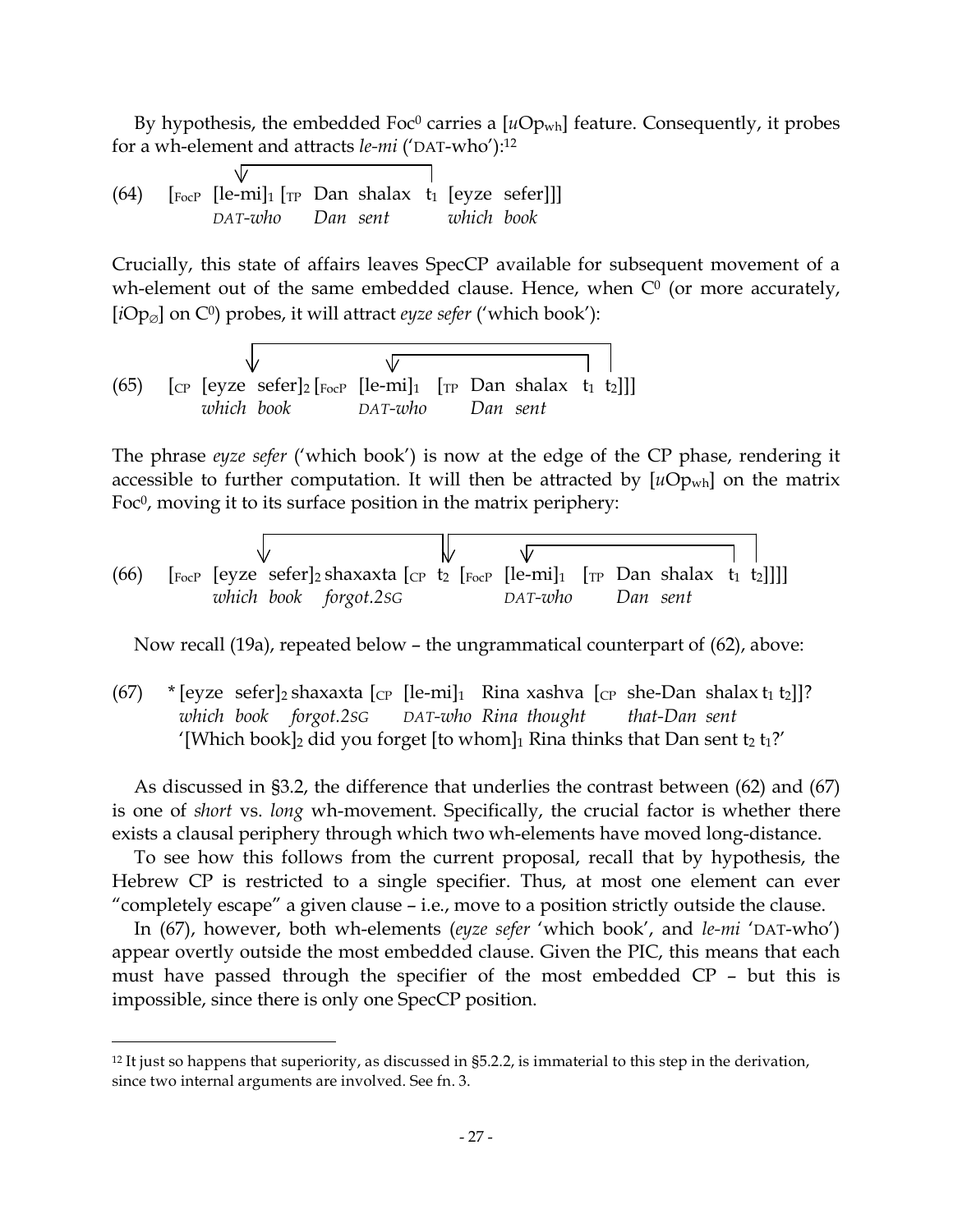The derivation of (67) therefore incurs a PIC violation, with respect to either the link of *eyze sefer* 'which book' to its base position inside the most-embedded CP, or the link of *le-mi* 'DAT-who' to its base position inside that CP.

As a further example, recall (18c), repeated below:

(68) ? [et ma]<sub>2</sub> yadata [<sub>CP</sub> she-Rina zaxra [<sub>CP</sub> [mi-mi]<sub>1</sub> Dan lakax t<sub>1</sub> t<sub>2</sub>]]? *ACC what knew.2SG that-Rina recalled from-who Dan took* '[What]<sub>2</sub> did you know that Rina recalled [from whom]<sub>1</sub> Dan took  $t_1 t_2$ ?'

The most-embedded clause in (68) would start out as follows:

 $(69)$   $\lceil$ <sub>TP</sub> Dan lakax  $\lceil$ mi-mi $\rceil$   $\lceil$  et ma $\rceil$ *Dan took from-who ACC what*

The [uOp<sub>wh</sub>] feature on the most-embedded Foc<sup>0</sup> would then attract *mi-mi* ('from-who') to SpecFocP: 13

(70)  $\lceil \frac{\text{FocP}}{\text{FocP}} \rceil$  mi-mi $\lceil \frac{\text{Fpc}}{\text{F}} \rceil$   $\lceil \frac{\text{FocP}}{\text{FocP}} \rceil$   $\lceil \frac{\text{FocP}}{\text{FocP}} \rceil$ *from-who Dan took ACC what*

Subsequently,  $[iOp_{\emptyset}]$  on  $C^0$  would attract *et ma* ('ACC what') to SpecCP:

 $\sqrt{\!}$ (71)  $\lceil \text{CP} \rceil$  [et ma]<sub>2</sub>  $\lceil \text{FocP} \rceil$  [mi-mi]  $\lceil \text{TP} \rceil$  Dan lakax t<sub>1</sub> t<sub>2</sub>]] *ACC what from-who Dan took*

Given the PIC, only *et ma* ('ACC what') – and not *mi-mi* ('from-who') – will be visible for computation outside this CP. This is precisely what happens in (68): *et ma* ('ACC what') is moved successive-cyclically to the matrix SpecFocP:

(72)  $\left[\begin{array}{cc} \text{FocP} & \text{[et mal2 yadata [CP t2 she-[FocP [TP Rina zaxra [CP t2 [...]]]]} \end{array}\right]$ *ACC what knew.2SG that- Rina recalled*

Note that *et ma* ('ACC what') is not attracted by the intermediate Foc0. As discussed with respect to (55), this follows from the current proposal – and specifically, from the

 <sup>13</sup> See fn. <sup>3</sup> regarding superiority in Hebrew ditransitives.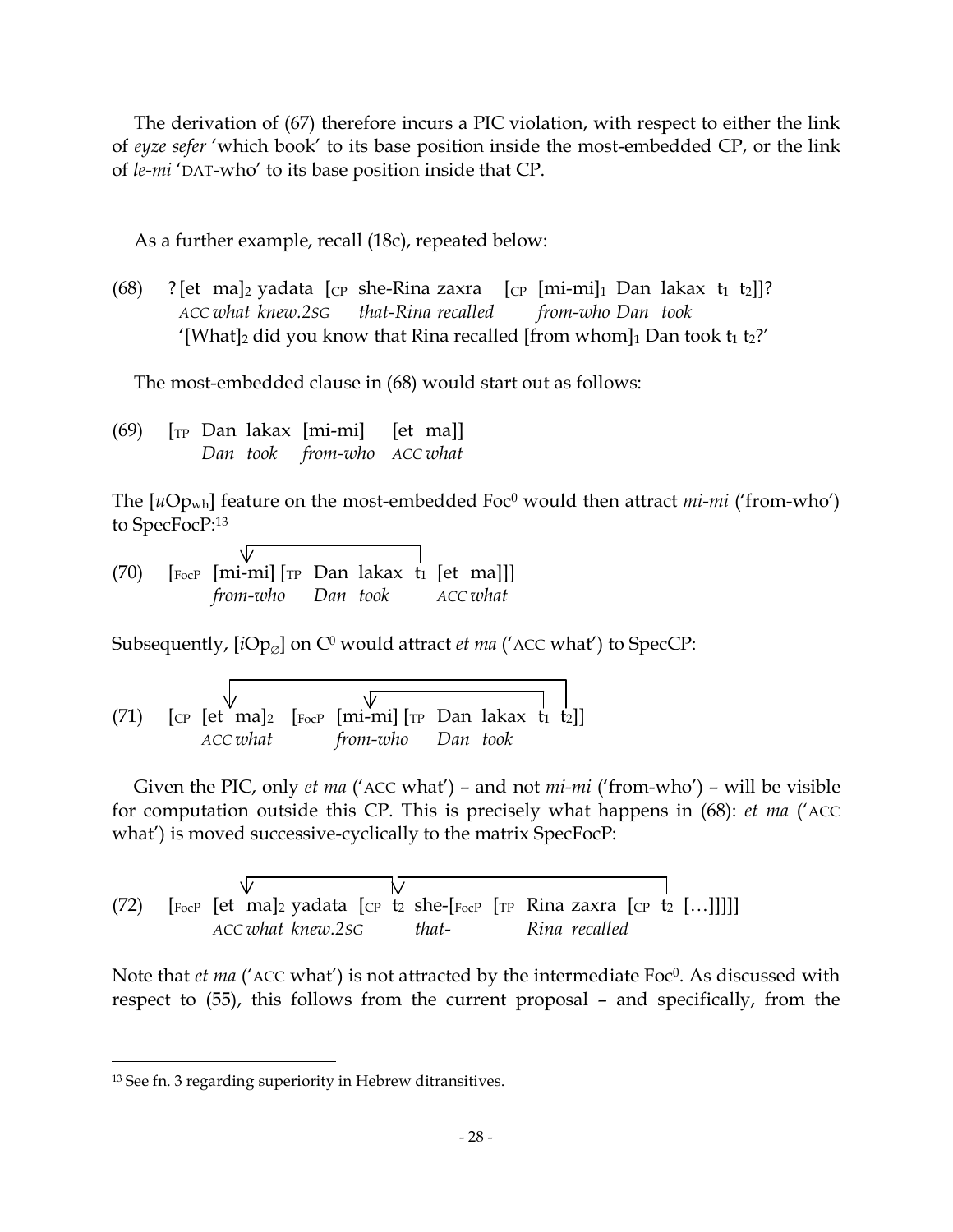selectional properties of the declarative  $C<sup>0</sup>$  (*she* 'that'), which selects for exclusively non-wh FocPs.

Since *et ma* ('ACC what') is attracted by the intermediate  $C<sup>0</sup>$  rather than the intermediate  $Foc^0$ , it moves to the intermediate  $SpecCP$ , and is accessible for movement to the matrix SpecFocP.

Now recall (19c), repeated below – the ungrammatical counterpart of (68), above:

(73) \* [et ma]<sub>2</sub> yadata  $[\text{CP} \; [\text{mi-mi}]_1$  Rina zaxra  $[\text{CP} \; \text{she-Dan} \; \text{lakax} \; t_1 \; t_2]]$ ? *ACC what knew.2SG from-who Rina recalled that-Dan took* '[What]<sub>2</sub> did you know [from whom]<sub>1</sub> Rina recalled that Dan took  $t_1 t_2$ ?'

In (73), both *et ma* ('ACC what') and *mi-mi* ('from-who') "completely escape" the mostembedded clause – that is, they both appear overtly outside of it. As discussed earlier, this implies that they both moved through the most-embedded SpecCP; but since there is only one specifier for CP, this could not occur. The only remaining alternative is that one of them moved out of the most-embedded clause from a position strictly within it (i.e., within the complement domain of the most-embedded  $C<sup>0</sup>$ ), therefore incurring a PIC violation.

The proposal therefore predicts the ungrammatical status of (73).

# **6. ODDS AND ENDS**

6.1. PIC AND THE VERB PH(R)ASE

A putative problem for the account developed so far is the status of phases headed by a verbal projection. <sup>14</sup> The analysis of superiority effects in §5.2.2 was based on internal arguments of the lexical verb being at their base positions. How would the existence of a phase-boundary at the verb-phrase level affect the derivation?

In this section, I will examine the effects of such a phase-boundary on the predictions presented so far, and show that in fact, there are no such effects – that is, the existence of a verb-phrase level phase-boundary is immaterial to the current analysis.

<sup>&</sup>lt;sup>14</sup> The identity of the head of the verb-phrase phase, as well as the exact set of verbs for which phasehood would be triggered, is subject to much debate in the literature. Chomsky (2001) states that the verbphrase-level phase is headed by little-*v*, and that only transitive and unergative verbs trigger (strong) phasehood. Fox (2002), Legate (2003), and Richards (2004, in press) show evidence that passive verbphrases constitute a phase on par with transitive verb-phrases. Horvath and Siloni (2002) argue against the very existence of the little-*v* projection, but later propose that the lexical verb itself serves as the head of the verbal phase (Horvath & Siloni 2006).

The exact view that one chooses to adopt regarding the phasehood of the verb-phrase is not crucial to the current discussion, as will be shown below.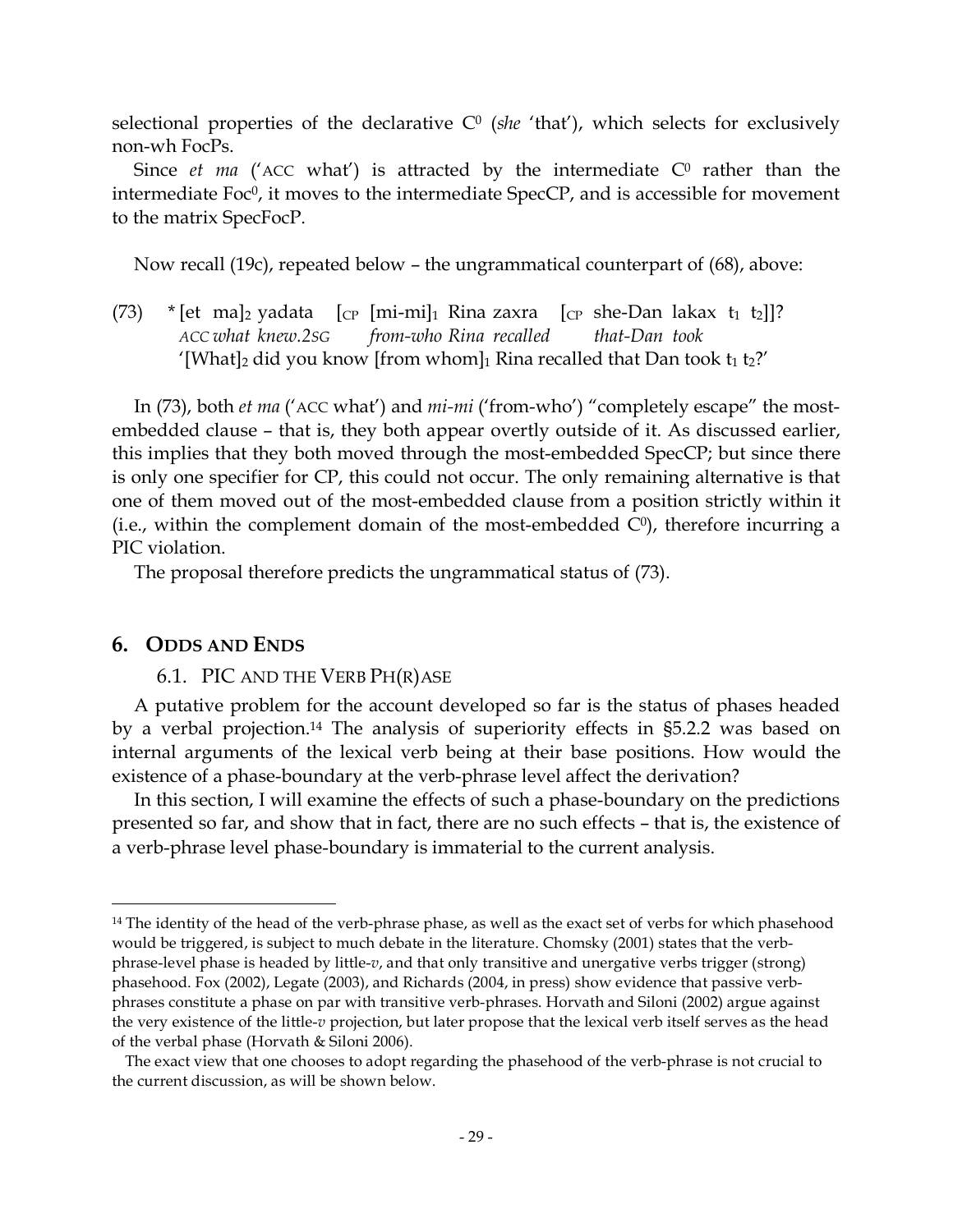For concreteness, let us assume that unergative and transitive verb-phrases are selected by *v*\*, which heads a strong phase (this specific implementation follows Chomsky 2001, but as will be shown below, nothing ends up depending on a particular conception or distribution of the verb-phrase level phase).

If the verb's internal arguments are enclosed within the *v*\*P phase, they will be inaccessible by the time  $C^0$  probes for wh-elements – unless of course they have moved to the periphery of their phase (i.e., Spec*v*\*P), as is commonly assumed.

A somewhat subtler question concerns the accessibility of an internal argument to probing by Foc $\degree$ . As noted by Muller (2004) and Richards (2006), there are two variants of the P(hase) I(mpenetrability) C(ondition) currently "on the market":

(74) a. PIC1 (Chomsky 2000):

In a phase  $\alpha$  headed by H<sup>0</sup>, the domain of H<sup>0</sup> is not accessible to operations outside  $\alpha$ . Only H<sup>0</sup> and its edge are accessible to such operations.

b. PIC2 (Chomsky 2001):

If  $Z^0$  is the next phase head up after H<sup>0</sup>, the domain of H<sup>0</sup> is not accessible to operations at  $\mathbb{Z}P$ . Only  $H^0$  and its edge are accessible to such operations.

As argued by Richards (2006), the only empirical difference between PIC1 and PIC2 is their predictions regarding the accessibility of the domain of  $H<sup>0</sup>$  to probing from outside of the HP phase in the interval before  $Z^0$  (the next phase head up) has been merged.

In the following sub-sections, I will consider the predictions made by both variants of the PIC with respect to Nested Interrogatives in Hebrew.

### 6.1.1. A WH-SUBJECT AND A LOWER WH-ELEMENT

Consider a configuration involving a subject wh-element, in addition to another, lower wh-element. Such a configuration is attested in (9a), repeated below:

(75) [et ma]<sub>2</sub> Dan shaxax  $|CP |mil_1t_1$  axal t<sub>2</sub>]? *ACC what Dan forgot who ate* '[What]<sub>2</sub> did Dan forget [who]<sub>1</sub> t<sub>1</sub> ate t<sub>2</sub>?'

Since *axal* ('ate') is a transitive verb, the embedded clause must contain a *v*\*P, and the subject wh-element *mi* ('who') must originally be merged as a specifier of that *v*\*P. The object wh-element, *et ma* ('ACC what'), eventually moves out of the embedded CP entirely, meaning it passes through the embedded SpecCP. As argued above, regardless of which version of the PIC is adopted, its accessibility to probing by C<sup>0</sup> entails that *et*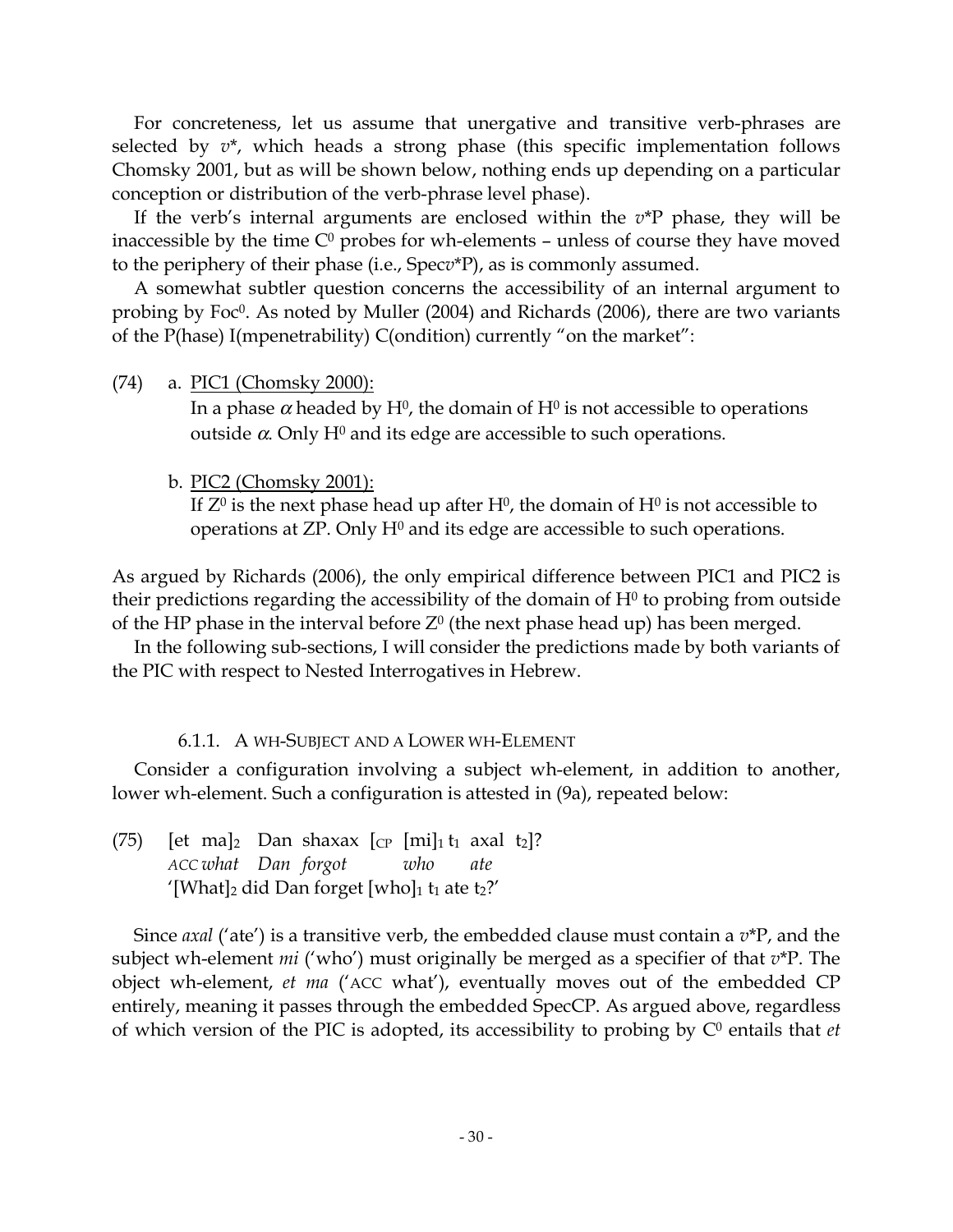*ma* ('ACC what') must first move to Spec*v*\*P. This means *v*\*P necessarily has more than one specifier. 15

As shown by Richards (2001), movement to multiple specifiers of the same head observes a "tucking-in" topography – that is, a moved phrase will form a new specifier between the head of the targeted projection and its closest existing specifier (if one exists).

Assuming that a head performs lexical selection prior to *Agree*/search (a likely assumption, given the more stringent locality conditions on lexical selection; see also Matushansky 2006), the presence of an external argument will derivationally precede movement of the wh-element to Spec*v*\*P. Thus, "tucking-in" would predict that the object would be moved to a specifier position in between the external argument and *v*\*:

#### (76)



Crucially, this state of affairs preserves the hierarchical relations between *wh1* (the external argument) and *wh*<sub>2</sub> (the lower wh-element): *wh*<sub>1</sub> still c-commands *wh*<sub>2</sub>.

Thus, a Foc<sup>0</sup> or  $C^0$  probing for wh-elements from outside this  $v^*P$  phase would be exposed to the same structural configuration as it would if the strong phase had not been there at all; I call this property "phase transparency". Hence, for cases involving a subject wh-element and a lower wh-element, a strong phase at the verb-phrase level makes no difference with respect to the predictions made by the current proposal.

 <sup>15</sup> It is more than <sup>a</sup> little suspicious that while CPs with single-specifier restrictions are cross-linguistically quite common, the same behavior for  $v^*P$  is rare or impossible. Whether this is to be taken as a counterargument to the phasehood of little-*v*, or alternatively, as a counter-argument to the single-specifier restriction, is beyond the scope of this paper.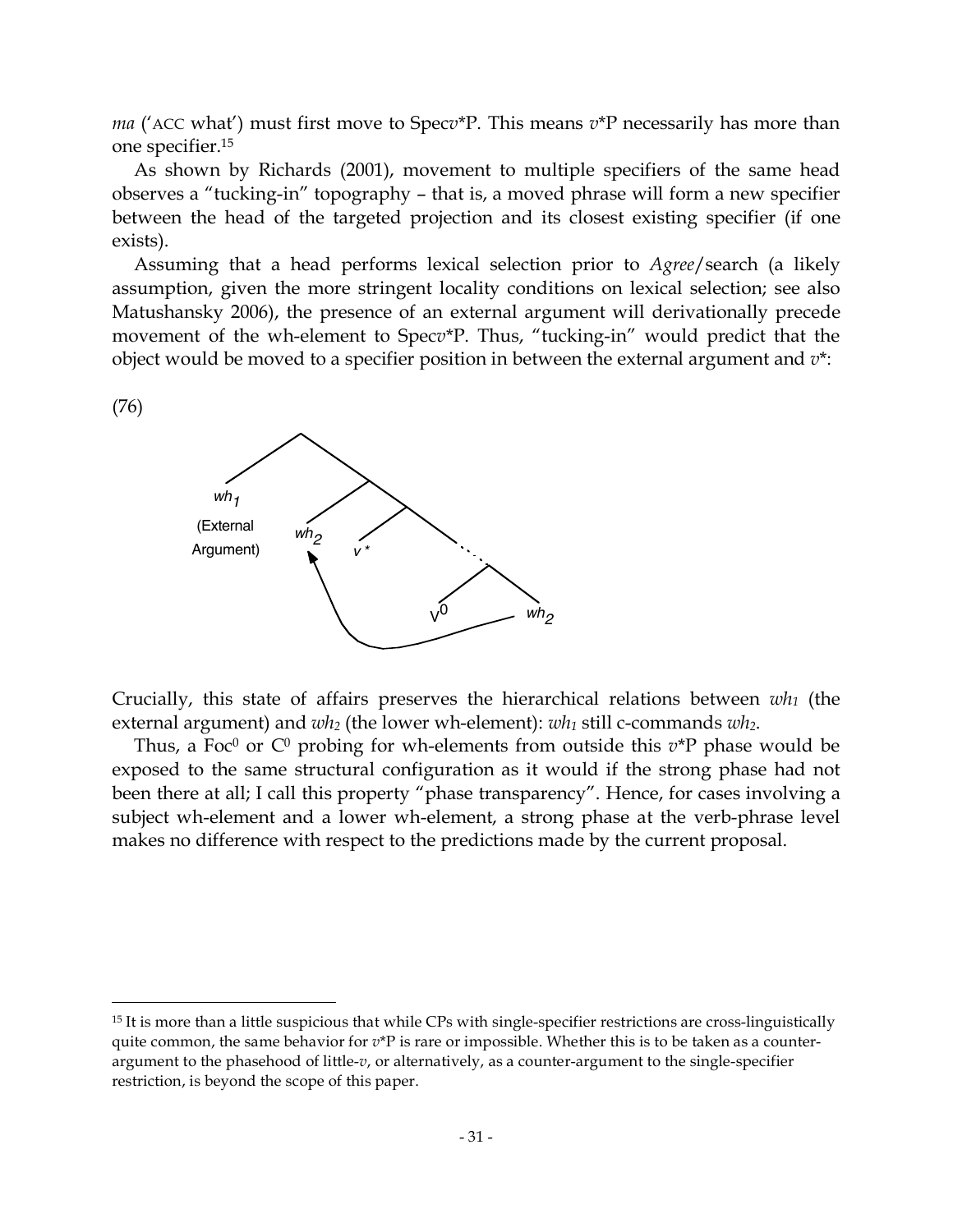#### 6.1.2. TWO INTERNAL WH-ARGUMENTS

In addition to the configuration discussed in §6.1.1, there are also cases of two wh-elements originating as internal arguments both undergoing wh-movement. Recall (18a), repeated below:

(77) [eyze sefer]<sub>2</sub> shaxaxta [cp [le-mi]<sub>1</sub> Dan shalax t<sub>1</sub> t<sub>2</sub>]? *which book forgot.2SG DAT-who Dan sent* '[Which book]<sub>2</sub> did you forget [to whom]<sub>1</sub> Dan sent t<sub>2</sub> t<sub>1</sub>?'

Both internal arguments have observably escaped the verb-phrase of *shalax* 'sent'. While *eyze sefer* ('which book') has moved all the way out of the embedded CP, *le-mi* ('DAT-who') has remained within it. Given the current proposal, *le-mi* ('DAT-who') has moved to the embedded SpecFocP.

Here, the two versions of the PIC diverge slightly (though, as will be shown, without significant consequence). Given PIC1 (74a), both Foc<sup>0</sup> and  $C<sup>0</sup>$  cannot probe into the complement domain of *v*\*. The formulation of PIC2 (74b), on the other hand, entails that the  $v^*$ P phase is not "closed off" until the next phase head,  $C^0$ , is merged. Thus, Foc<sup>0</sup> is able to probe into the complement domain of *v*\*.

It may seem, then, that the different PICs give us different predictions regarding which of the wh-elements in (77) need to relocate to Spec*v*\*P. Under PIC1, both wh-elements need to move to Spec*v*\*P. Under PIC2, it would appear that only the wh-element that moves to SpecCP needs to move to Specv<sup>\*</sup>P, since Foc<sup>0</sup> can probe all the way into *v*\*P.

However, this appearance is mistaken. Consider what happens if only one of the internal arguments moves to Spec*v*\*P:

(78)



Note that movement to Spec*v*\*P is a form of successive-cyclicity; it does not value the features on the wh-element. Thus, in the configuration depicted above, probing by  $Foc^0$ would result in *wh1*, the wh-element that has been moved to Spec*v*\*P, being attracted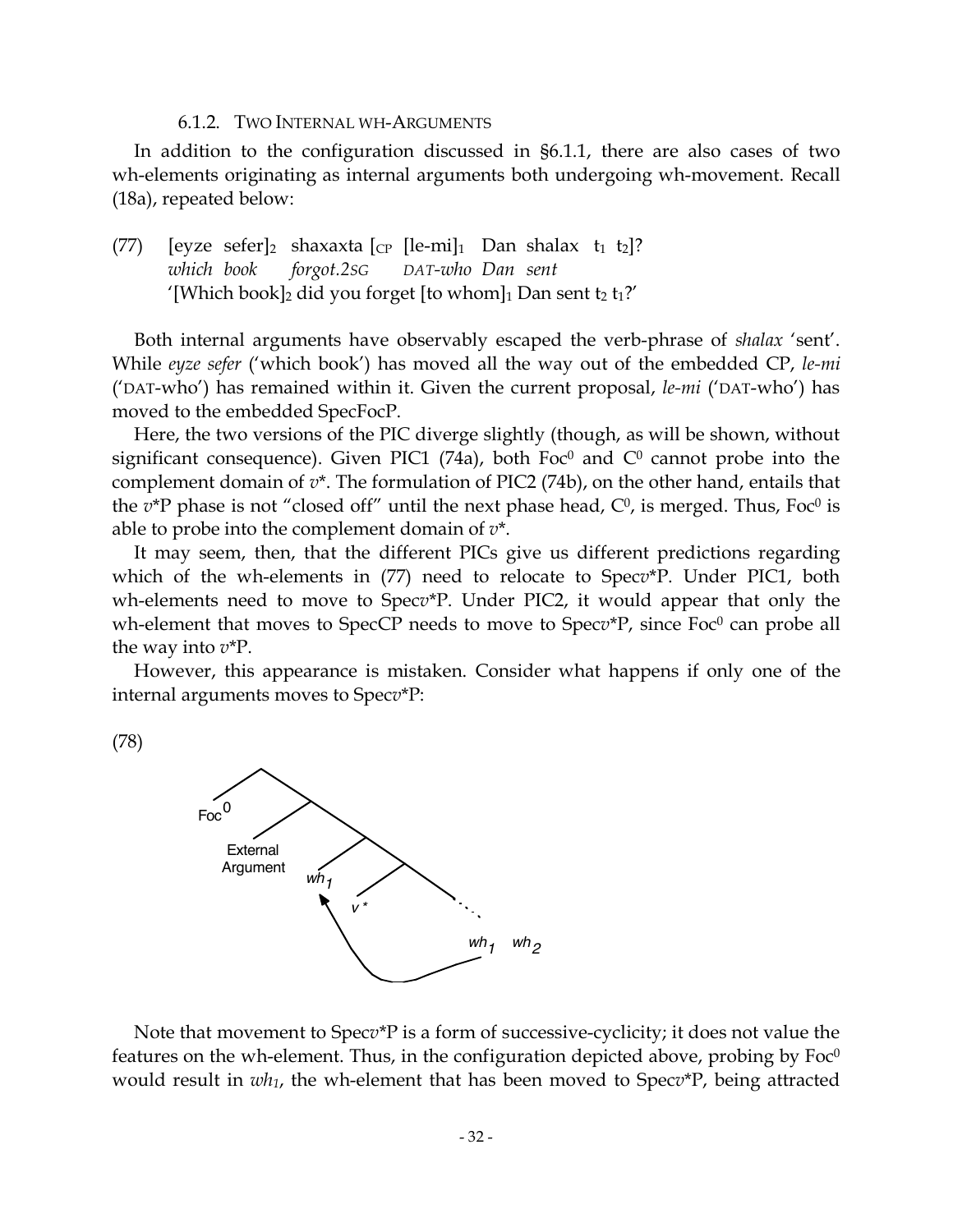and moved to SpecFocP. That is because  $wh_1$  constitutes the closest syntactically active wh-element. Once at SpecFocP, *wh1* would be valued, and thus move no further. As discussed earlier, C<sup>0</sup> could not probe into  $v^*P$ , and therefore  $wh_2$  would not move either – meaning a derivation in which only one of the internal arguments has moved to Spec*v*\*P could never give rise to wh-movement of both internal arguments.

Therefore, every derivation involving wh-movement of more than one internal argument necessarily involves both of them moving to Spec*v*\*P. Given "tucking-in", this would give rise to the following configuration:

(79)



Crucially, the representation in (79) shares with (76) the property of "phase transparency" – that is, the *v*\*P phase preserves the hierarchical relations between *wh1* and *wh2*, that existed at their base positions.

Once again, we have arrived at the conclusion that whether or not a verb-phrase level phase exists, a higher Foc<sup>0</sup> or  $C^0$  will see the same hierarchical configuration when it probes, and therefore, the predictions discussed in earlier sections stand regardless of whether or not such a phase exists.

#### 6.2. WH-ADVERBIALS

In dealing with superiority effects in Hebrew Nested Interrogatives (§3.1, §5.2.2), only wh-elements that function as verbal arguments were considered.

The behavior of wh-adverbials, on the other hand, might appear problematic:

(80) a. \* [lama]<sub>2</sub> Dan shaxax [cp [eyze talmid]<sub>1</sub> t<sub>1</sub> lamad balshanut t<sub>2</sub>]? *why Dan forgot which student studied linguistics*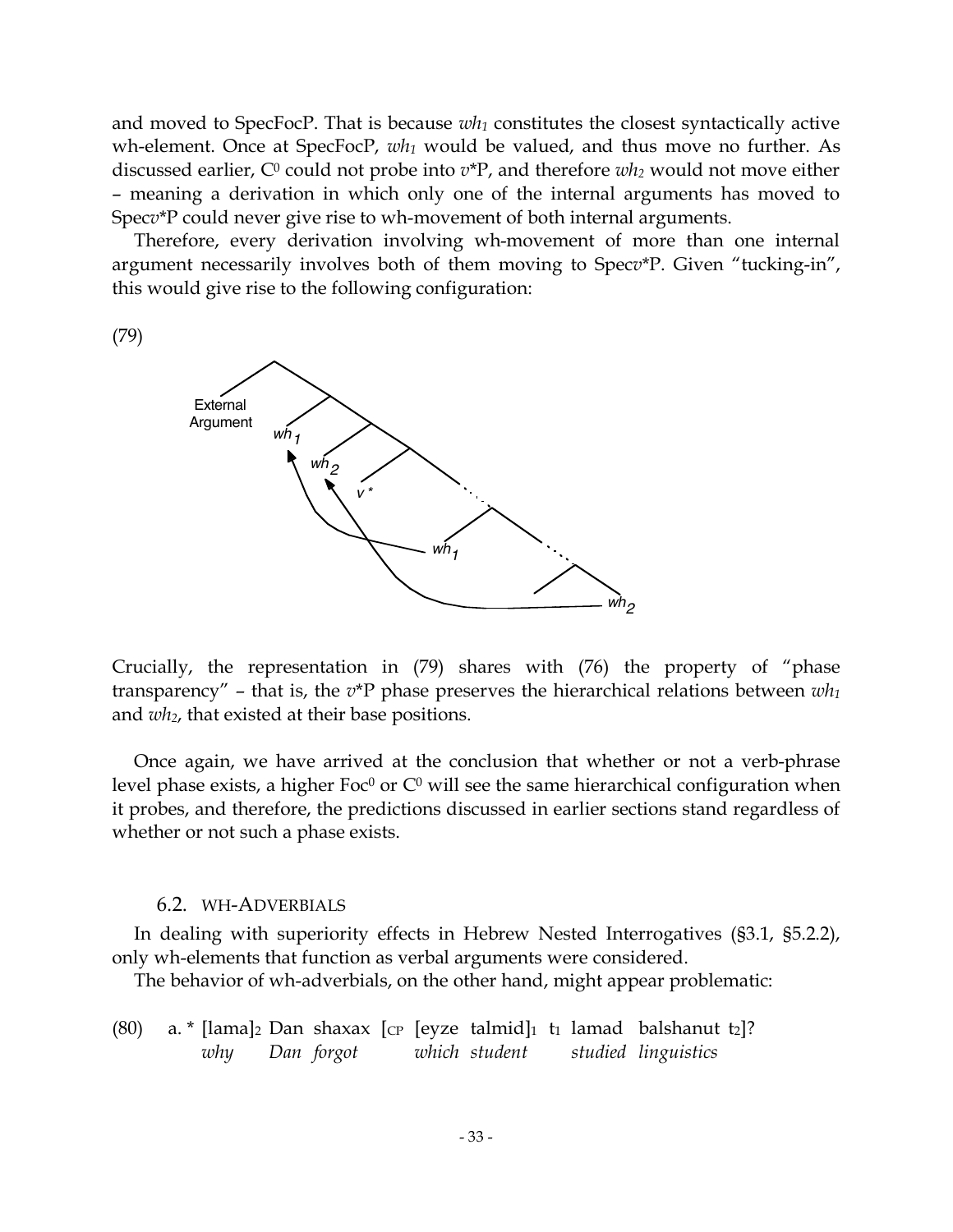- b. ? [eyze talmid]<sub>2</sub> Dan shaxax [cp [lama]<sub>1</sub> t<sub>2</sub> lamad balshanut t<sub>1</sub>]? *which student Dan forgot why studied linguistics* '[Which student]<sub>2</sub> did Dan forget [cp [why]<sub>1</sub> t<sub>2</sub> studied linguistics t<sub>1</sub>]?
- (81) a. \*  $[eyx]_2$  Dina tahata  $[eyx]_2$  [eyze asir]<sub>1</sub> t<sub>1</sub> nimlat me-ha-kele t<sub>2</sub>]? *how Dina wondered which prisoner escaped from-the-prison* b. ? [eyze asir]<sub>2</sub> Dina tahata  $[\text{CP}$  [eyx]<sub>1</sub>  $[\text{TP}$  t<sub>2</sub> nimlat me-ha-kele t<sub>1</sub>]? *which prisoner Dina wondered how escaped from-the-prison* '[Which prisoner]<sub>2</sub> did Dina wonder  $[$ <sub>CP</sub> [how]<sub>1</sub> t<sub>2</sub> escaped from prison t<sub>1</sub>]?

Prima facie, it seems that the superiority pattern observed in §3.1 (and analyzed in §5.2.2) is reversed: the wh-adverbial moves clause locally, whereas the subject moves out of the embedded clause, to the matrix periphery. However, this is only a reversal of the superiority pattern if the subject is hierarchically higher than the wh-adverbial. It has been argued (for various wh-adverbials in various languages) that some wh-adverbials can be base-generated in clause-peripheral operator position, as opposed to arriving there via A-bar movement. 16

If this is indeed the case regarding *lama* 'why' (80) and *eyx* 'how' (81) in Hebrew, then the superiority pattern in (80-81) is to be expected. The wh-adverbial would be base-generated in SpecFocP, which was independently established as an operator position in Hebrew (see §5.1.2). This would leave only SpecCP available for the subject wh-element, facilitating its subsequent movement to the matrix periphery:

- (82) a. ? [eyze talmid]<sup>1</sup> Dan shaxax [cp t<sub>1</sub> [FocP lama [TP t<sub>1</sub> lamad balshanut]]]? *which student Dan forgot why studied linguistics* '[Which student] $_1$  did Dan forget  $[$ ce why t<sub>1</sub> studied linguistics]?
	- b. ? [eyze asir]<sup>1</sup> Dina tahata  $\int_{CP}$   $\int_{FocP}$  eyx  $\int_{TP}$  t<sub>1</sub> nimlat me-ha-kele]]]? *which prisoner Dina wondered how escaped from-the-prison* '[Which prisoner]<sub>1</sub> did Dina wonder  $[\text{CP}$  how t<sub>1</sub> escaped from prison]?

If this property of wh-adverbials were indeed the relevant characteristic, the prediction would be that wh-elements that are adjuncts (as opposed to arguments), but are not wh-adverbials, would pattern with verbal arguments in terms of superiority. This indeed seems to be the case:

 <sup>16</sup> See Collins (1991) regarding *how come* in English; Bromberger (1992) on *why* in English; McCloskey (2002) regarding *cén fáth* 'what reason' and *cad chuige* 'why' in Irish; Boskovic (2000) and Rizzi (1990) regarding *pourquoi* 'why' in French; Rizzi (1999) on *come mai* 'how come' and *perche* 'why' in Italian; and see Ko (2005) for a comprehensive and insightful summary of the aforementioned sources.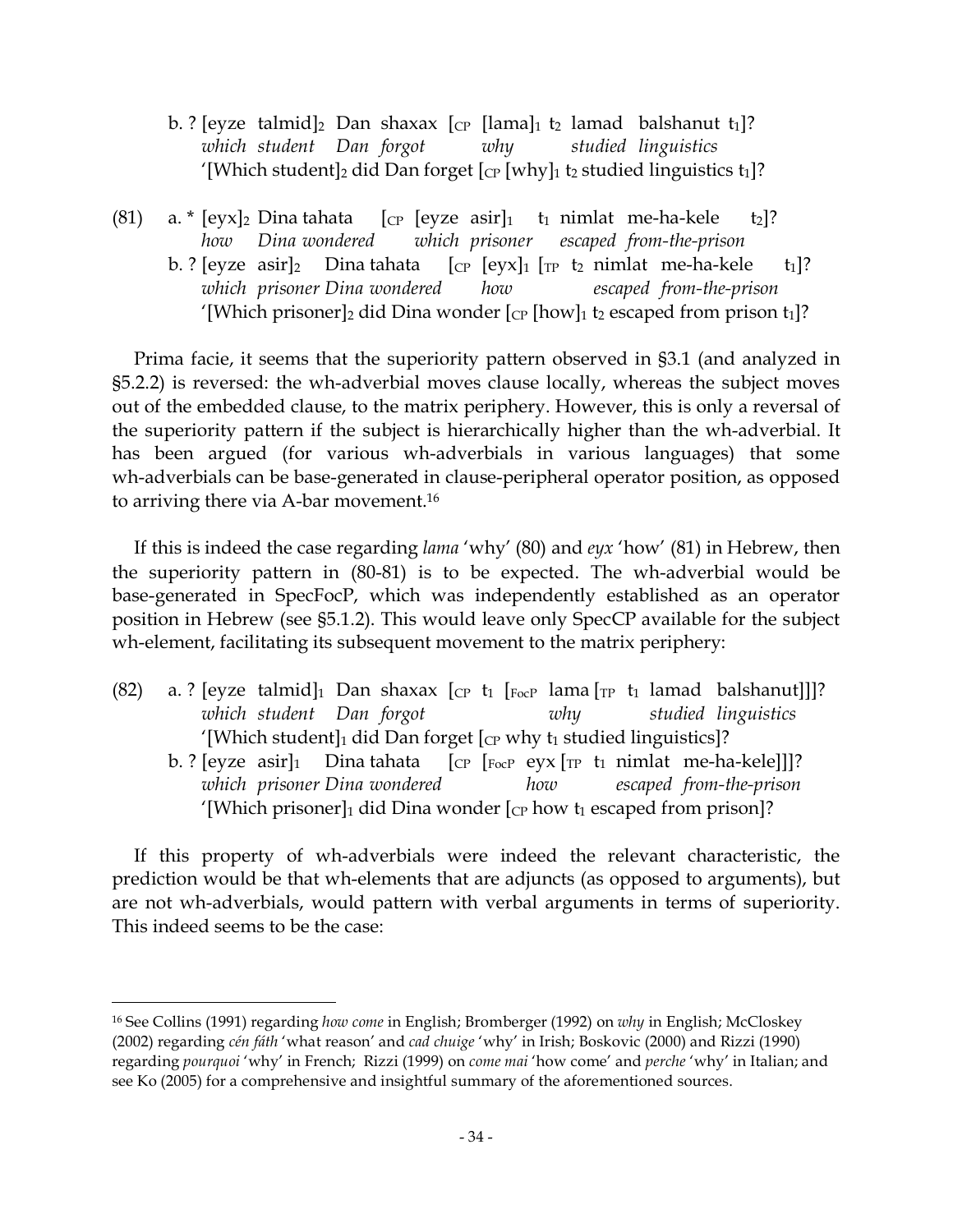- (83) a. ? [be-eyzo universita]<sub>2</sub> Dan shaxax [cp t<sub>2</sub> [Focp [mi]<sub>1</sub> [Tp t<sub>1</sub> lamad t<sub>2</sub>]]]? *in-which university Dan forgot who studied* '[In which university]<sub>2</sub> did Dan forget  $[CP]$  [who]1 studied]?'
	- b. \* [mi]<sub>2</sub> Dan shaxax [cp t<sub>2</sub> [F<sub>ocP</sub> [be-eyzo universita]<sub>1</sub> [<sub>TP</sub> t<sub>1</sub> lamad t<sub>2</sub>]]]? *who Dan forgot in-which university studied*

Thus, it seems that the apparent exception posed by cases such as (80-81) is a result of the unique properties of wh-adverbials, and specifically their possibility of being basegenerated in operator position.

### **7. CONCLUSION**

The paper began by surveying the phenomena exhibited by the Nested Interrogative construction in Hebrew – namely, the superiority pattern, and the distribution of wh-island effects.

I then proposed an analysis in which the feature relevant to wh-movement in Hebrew is located on a head in the left periphery that is lower than  $C<sup>0</sup>$ . This was independently motivated by the existence of Sub-Complementizer Topicalization, which is a case of A-bar movement in Hebrew that targets a position below the overt complementizer (as shown in section §4). Despite the fact that in this analysis, CP is not the target of overt wh-movement, its single specifier can still be utilized for successivecyclic wh-movement.

This proposal was shown to derive both the superiority pattern and the distribution of wh-islandhood. It was also shown that the predictions made by the proposal are unaffected by the existence (or lack thereof) of a strong phase at the verb phrase level (§6.1). Furthermore, the apparent deviant behavior of wh-adverbials with respect to superiority was shown to follow from the assumption that at least certain wh-adverbials can be base-generated in operator position – an assumption that has significant cross-linguistic merit (§6.2).

# **REFERENCES**

- Borer, Hagit. 1995. The ups and downs of Hebrew verb movement. *Natural Language and Linguistic Theory* 13: 527-606.
- Boskovic, Zeljko. 2000. Sometimes in SpecCP, sometimes in-situ. In *Step by step: Essays on minimalist syntax in honour of Howard Lasnik*, vol. 15, eds. Roger Martin, David Michaels and Juan Uriagereka, 53-88. Cambridge, MA: MIT Press.
- Brody, Michael. 1995. Focus and checking theory. In *Levels and Structures*, Approaches to Hungarian, vol. 5, ed. Istvan Kenesei, 29-44. Szeged: JATE Press.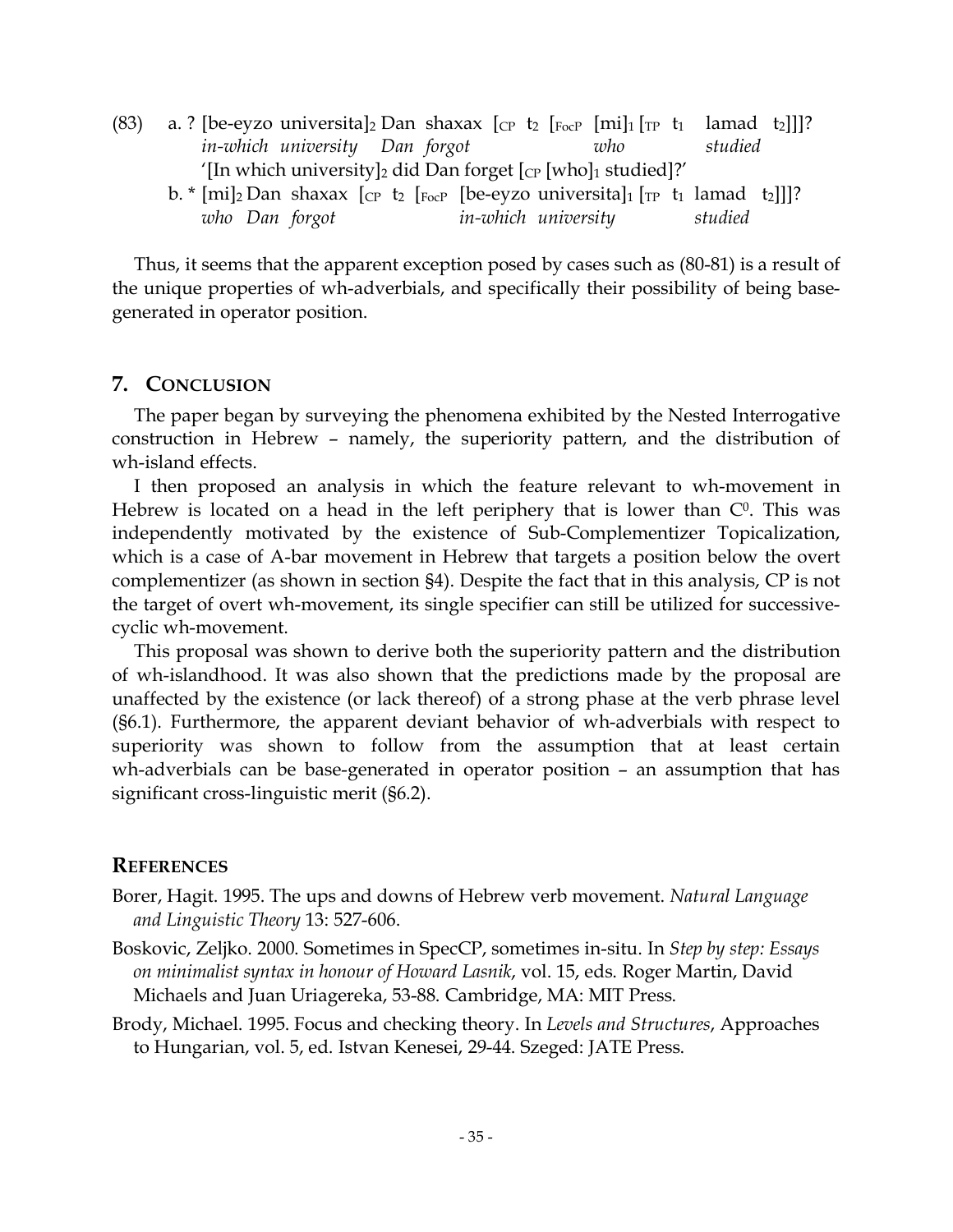- Bromberger, Sylvain. 1992. *On what we know we don't know: Explanation, theory, linguistics, and how questions shape them*. Chicago, IL: Chicago University Press.
- Chomsky, Noam. 2000. Minimalist inquiries: The framework. In *Step by step: Essays on minimalist syntax in honour of Howard Lasnik*, vol. 15, eds. Roger Martin, David Michaels and Juan Uriagereka, 89-155. Cambridge, MA: MIT Press.
- Chomsky, Noam. 2001. Derivation by phase. In *Ken Hale: A life in language*, vol. 15, ed. Michael Kenstowicz, 1-52. Cambridge, MA: MIT Press.
- Collins, Chris. 1991. Why and how come. In *More papers on wh-movement*, MIT Working Papers in Linguistics, vol. 15, eds. Lisa L.-S. Cheng and Hamida Demirdache, 31-45. Cambridge, MA: MITWPL.
- Craenenbroeck, Jeroen van. 2006. Transitivity failures in the left periphery and footdriven movement operations. In *Linguistics in the Netherlands 2006*, eds. Jeroen van de Weijer and Bettelou Los, 52-64. Amsterdam: John Benjamins.
- Craenenbroeck, Jeroen van, and Liptak, Aniko. 2006. The cross-linguistics syntax of sluicing: Evidence from Hungarian relatives. Paper presented at *Edges in Syntax*, Nicosia.
- É. Kiss, Katalin. 1987. *Configurationality in Hungarian*. Dordrecht: Reidel.
- Fodor, Janet D. 1978. Parsing strategies and constraints on transformations. *Linguistic Inquiry* 9: 427-473.
- Fox, Danny. 2002. *Economy and semantic interpretation*. Cambridge, MA: MIT Press.
- Horvath, Julia, and Siloni, Tal. 2002. Against the Little-v Hypothesis. *Rivista di Grammatica Generativa* 27: 107-122.
- Horvath, Julia, and Siloni, Tal. 2006. *The Theta Phase: Successive internal V-merger*. Ms., Tel-Aviv: Tel-Aviv University, Department of Linguistics.
- Kayne, Richard S. 1984. *Connectedness and binary branching*. Dordrecht: Foris.
- Ko, Heejeong. 2005. Syntax of why-in-situ: Merge into [Spec,CP] in the overt syntax. *Natural Language and Linguistic Theory* 23: 867-916.
- Landau, Idan. 2006. EPP Extensions. Paper presented at *Edges in Syntax*, Nicosia.
- Lasnik, Howard, and Stowell, Tim. 1991. Weakest Crossover. *Linguistic Inquiry* 22: 687- 720.
- Legate, Julie Ann. 2003. Some interface properties of the phase. *Linguistic Inquiry* 34: 506-516.
- Matushansky, Ora. 2006. Head movement in linguistic theory. *Linguistic Inquiry* 37: 69- 109.
- McCloskey, James. 2002. Resumption, successive cyclicity, and the locality of operations. In *Derivation and explanation in the minimalist program*, eds. Samuel David Epstein and T. Daniel Seeley, 184-226. Oxford: Blackwell Publishers.